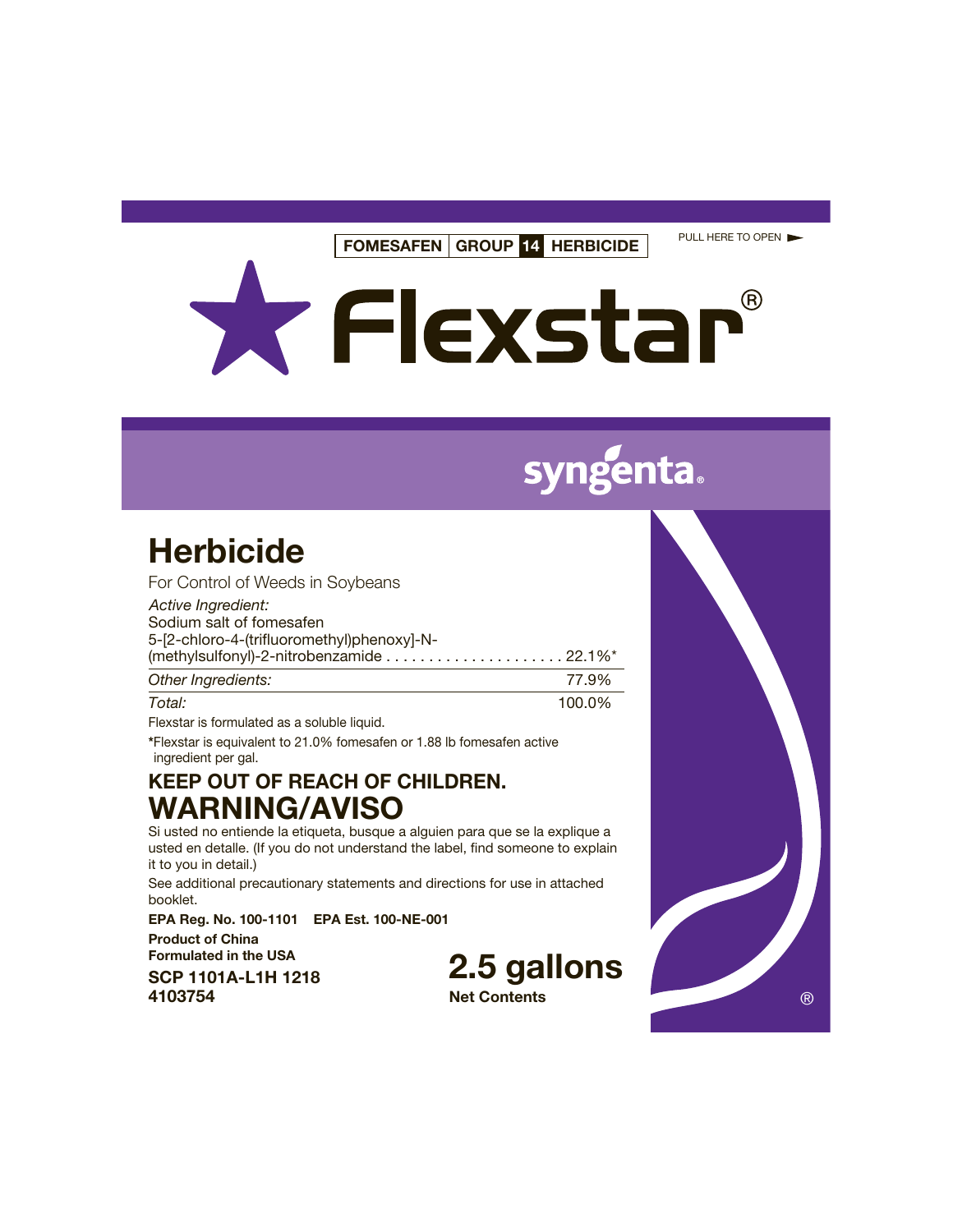|                                                                                                                     | <b>FIRST AID</b>                                                                                                                                                                                                                                                                   |  |  |
|---------------------------------------------------------------------------------------------------------------------|------------------------------------------------------------------------------------------------------------------------------------------------------------------------------------------------------------------------------------------------------------------------------------|--|--|
| If in eyes                                                                                                          | • Hold eye open and rinse slowly and gently with water for 15-20 minutes. Remove con-<br>tact lenses, if present, after the first 5 minutes, then continue rinsing eye.<br>• Call a Poison Control Center or doctor for treatment advice.                                          |  |  |
| If swallowed                                                                                                        | • Call a Poison Control Center or doctor immediately for treatment advice.<br>• Have person sip a glass of water if able to swallow.<br>. Do not induce vomiting unless told to by a Poison Control Center or doctor.<br>• Do not give anything by mouth to an unconscious person. |  |  |
| If on skin or<br>clothing                                                                                           | • Take off contaminated clothing.<br>• Rinse skin immediately with plenty of water for 15-20 minutes.<br>• Call a Poison Control Center or doctor for treatment advice.                                                                                                            |  |  |
| If inhaled                                                                                                          | • Move person to fresh air.<br>• If person is not breathing, call 911 or an ambulance, then give artificial respiration,<br>preferably mouth-to-mouth, if possible.<br>. Call a Poison Control Center or doctor for further treatment advice.                                      |  |  |
| <b>NOTE TO PHYSICIAN</b><br>Probable mucosal damage may contraindicate the use of gastric lavage.                   |                                                                                                                                                                                                                                                                                    |  |  |
|                                                                                                                     |                                                                                                                                                                                                                                                                                    |  |  |
| Have the product container or label with you when calling a Poison Control Center or doctor or going for treatment. |                                                                                                                                                                                                                                                                                    |  |  |
|                                                                                                                     | <b>HOT LINE NUMBER</b><br>For 24-Hour Medical Emergency Assistance (Human or Animal)<br>or Chemical Emergency Assistance (Spill, Leak, Fire, or Accident),<br>1.000.000.027                                                                                                        |  |  |

**1-800-888-8372** 

## **PRECAUTIONARY STATEMENTS**

#### **HAZARDS TO HUMANS AND DOMESTIC ANIMALS**

#### **WARNING/AVISO**

**CAUSES EYE AND SKIN IRRITATION. HARMFUL IF SWALLOWED, INHALED OR ABSORBED THROUGH SKIN.** Do not get on skin or on clothing. Avoid breathing vapor or spray mist. Avoid contact with eyes. Prolonged or frequently repeated skin contact may cause allergic reactions in some individuals. Wash thoroughly with soap and water after handling and before eating, drinking, chewing gum, using tobacco or using the toilet. Remove and wash contaminated clothing before reuse.

#### **Personal Protective Equipment (PPE)**

#### **Applicators and other handlers must wear:**

- Coveralls over short-sleeved shirt and short pants
- Chemical-resistant gloves: barrier laminate, nitrile rubber ≥ 14 mils, neoprene rubber ≥ 14 mils, or Viton® ≥ 14 mils
- Chemical-resistant footwear plus socks
- Chemical-resistant apron when cleaning equipment, mixing or loading

#### **User Safety Requirements**

Follow the manufacturer's instructions for cleaning/maintaining PPE. If no such instructions for washables exist, use detergent and hot water. Keep and wash PPE separately from other laundry.

*(continued)*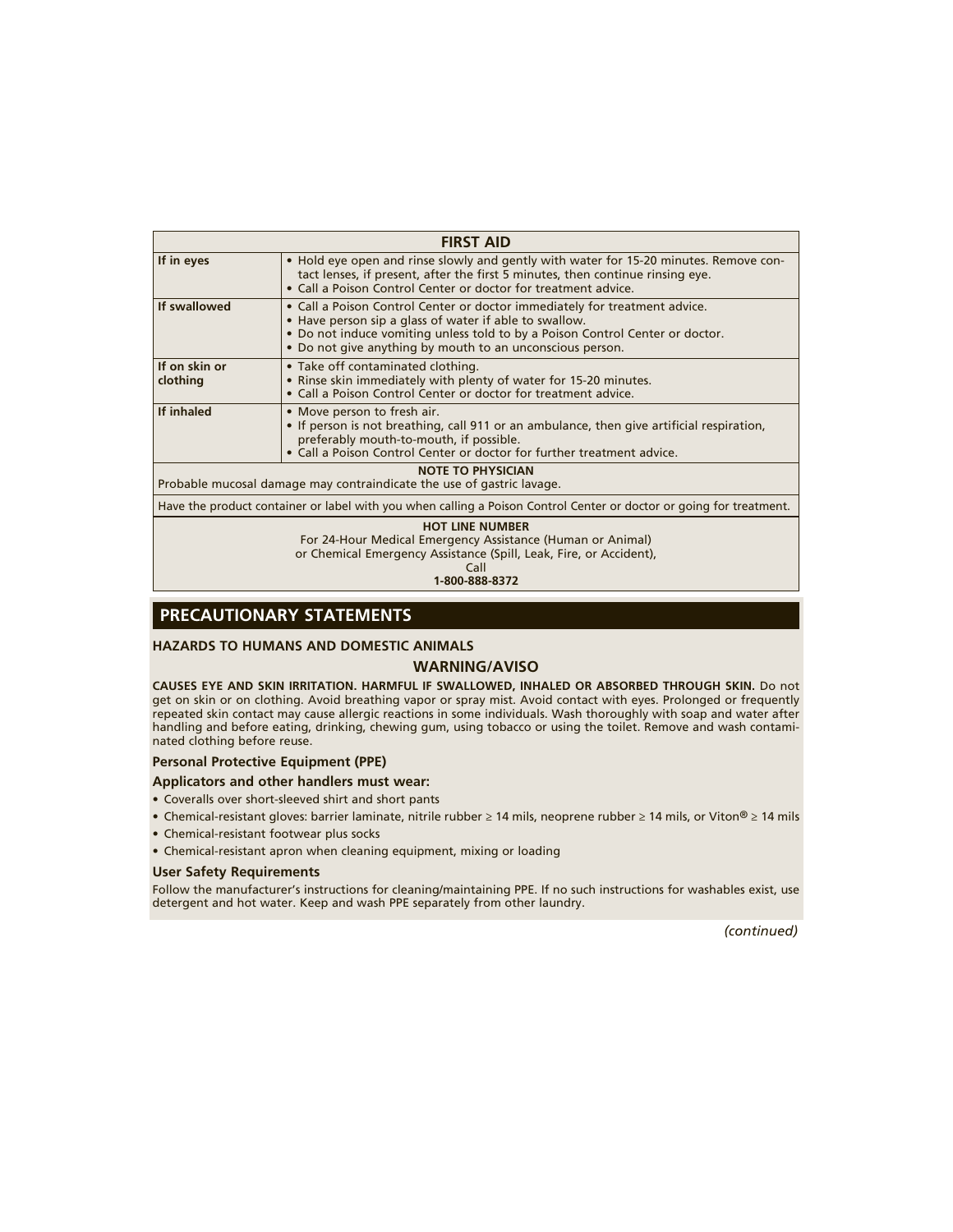## **PRECAUTIONARY STATEMENTS** *(continued)*

#### **User Safety Recommendations**

#### **Users should:**

- Wash hands before eating, drinking, chewing gum, using tobacco or using the toilet.
- Remove clothing/PPE immediately if pesticide gets inside. Then wash thoroughly and put on clean clothing. • Remove PPE immediately after handling this product. Wash the outside of gloves before removing. As soon as
- possible, wash thoroughly and change into clean clothing.

#### **Environmental Hazards**

For Terrestrial Uses: Do not apply directly to water, or to areas where surface water is present, or to intertidal areas below the mean high water mark. Do not contaminate water when disposing of equipment washwater or rinsate. Do not apply when weather conditions favor drift from target area.

Drift and runoff may be hazardous to aquatic organisms in water adjacent to treated areas.

#### **Non-target Organism Advisory**

This product is toxic to plants and may adversely impact the forage and habitat of non-target organisms, including pollinators, in areas adjacent to the treated site. Protect the forage and habitat of non-target organisms by following label directions intended to minimize spray drift.

#### **Groundwater Advisory**

Fomesafen is known to leach through soil into groundwater under certain conditions as a result of label use. This chemical may leach into groundwater if used in areas where soils are permeable, particularly where the water table is shallow.

#### **Surface Water Advisory**

This product may impact surface water quality due to spray drift and runoff of rain water. This is especially true for poorly draining soils and soils with shallow ground water. This product is classified as having high potential for reaching surface water via runoff for several months after application. A level, well-maintained vegetative buffer strip between areas to which this product is applied and surface water features such as ponds, streams, and springs will reduce the potential loading of fomesafen from runoff water and sediment. Runoff of this product will be reduced by avoiding applications when rainfall is forecasted to occur within 48 hours. See the manual for "Conservation Buffers to Reduce Pesticide Losses" at the following internet address: [http://www.wsi.nrcs.usda.gov/products/W2Q/pest/core4.html](http://www.wsi.nrcs.usda.gov/products/W2Q/pest/core4.html.).

## **MANDATORY SPRAY DRIFT**

#### **Aerial Applications:**

- Do not release spray at a height greater than 10 ft above the vegetative canopy, unless a greater application height is necessary for pilot safety.
- For applications prior to the emergence of crops and target weeds, applicators are required to use a Coarse or coarser droplet size (ASABE S572.1).
- For all other applications, applicators are required to use a Medium or coarser droplet size (ASABE S572.1).
- For aerial applications: Do not apply when wind speeds exceed 15 mph at the application site. If the wind speed is greater than 10 mph, the boom length must be 65% or less of the wingspan for fixed wing aircraft and 75% or less of the rotor blade diameter for helicopters. Otherwise, the boom length must be 75% or less of the wingspan for fixed wing aircraft and 90% or less of the rotor blade diameter for helicopters. Applicators must use 1/2 swath displacement upwind at the downwind edge of the field.
- Nozzles must be oriented so the spray is directed toward the back of the aircraft.
- Do not apply when wind speeds exceed 15 miles per hour at the application site.
- Do not apply during temperature inversions.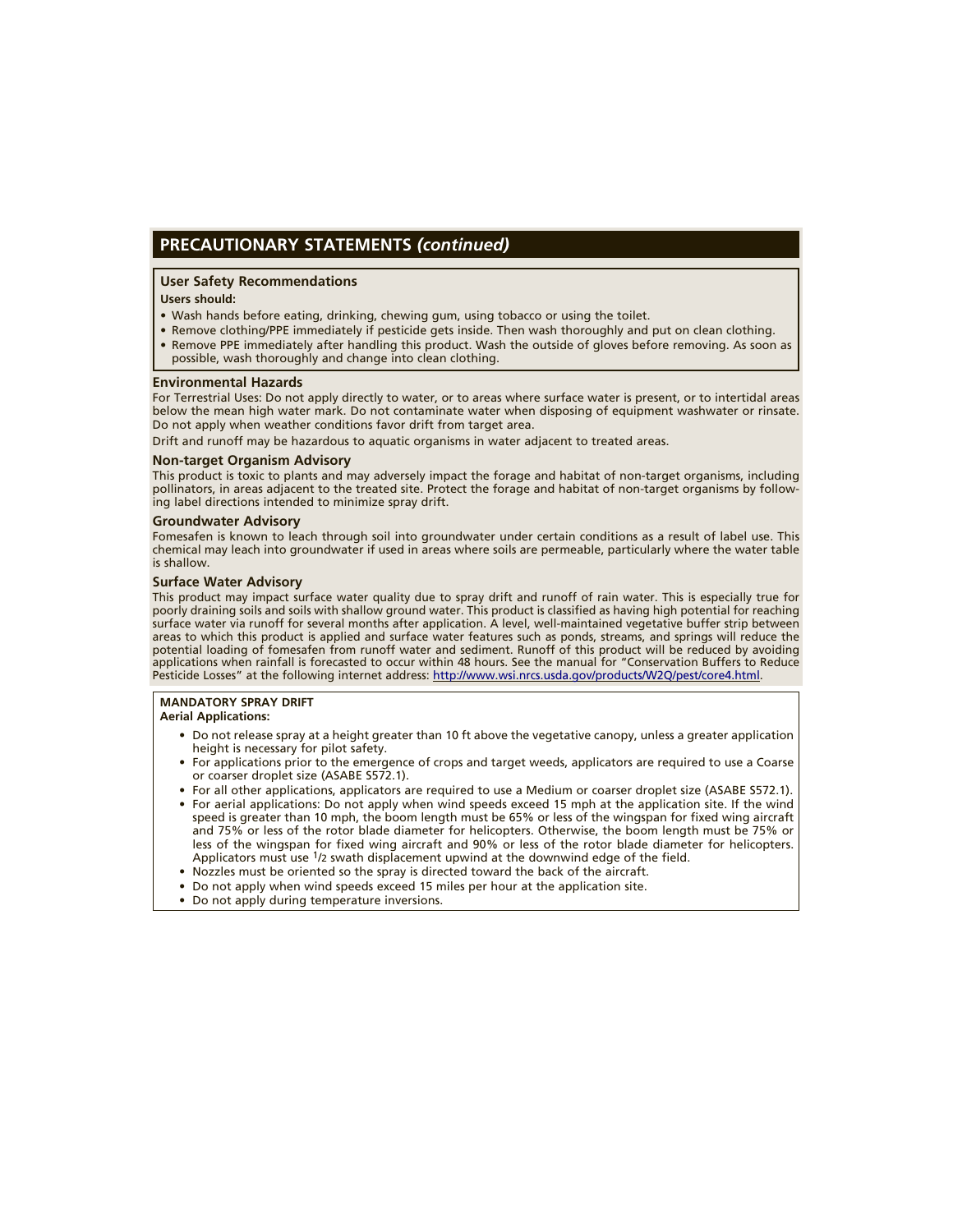#### **MANDATORY SPRAY DRIFT**

#### **Ground Boom Applications:**

- User must only apply with the nozzle height recommended by the manufacturer, but no more than 3 feet above the ground or crop canopy unless making a turf, pasture, or rangeland application, in which case applicators may apply with a nozzle height no more than 4 feet above the ground.
- For applications prior to the emergence of crops and target weeds, applicators are required to use a Coarse or coarser droplet size (ASABE S572.1).
- For all other applications, applicators are required to use a Medium or coarser droplet size (ASABE S572.1).
- Do not apply when wind speeds exceed 15 miles per hour at the application site.
- Do not apply during temperature inversions.

#### **SPRAY DRIFT ADVISORIES**

THE APPLICATOR IS RESPONSIBLE FOR AVOIDING OFF-SITE SPRAY DRIFT. BE AWARE OF NEARBY NON-TARGET SITES AND ENVIRONMENTAL CONDITIONS.

#### **IMPORTANCE OF DROPLET SIZE**

An effective way to reduce spray drift is to apply large droplets. Use the largest droplets that provide target pest control. While applying larger droplets will reduce spray drift, the potential for drift will be greater if applications are made improperly or under unfavorable environmental conditions.

#### **Controlling Droplet Size – Ground Boom**

- Volume Increasing the spray volume so that larger droplets are produced will reduce spray drift. Use the highest practical spray volume for the application. If a greater spray volume is needed, consider using a nozzle with a higher flow rate.
- Pressure Use the lowest spray pressure recommended for the nozzle to produce the target spray volume and droplet size.
- Spray Nozzle Use a spray nozzle that is designed for the intended application. Consider using nozzles designed to reduce drift.

#### **Controlling Droplet Size – Aircraft**

• Adjust Nozzles - Follow nozzle manufacturers recommendations for setting up nozzles. Generally, to reduce fine droplets, nozzles should be oriented parallel with the airflow in flight.

#### **BOOM HEIGHT – Ground Boom**

Use the lowest boom height that is compatible with the spray nozzles that will provide uniform coverage. For ground equipment, the boom should remain level with the crop and have minimal bounce.

#### **RELEASE HEIGHT - Aircraft**

Higher release heights increase the potential for spray drift.

#### **SHIELDED SPRAYERS**

Shielding the boom or individual nozzles can reduce spray drift. Consider using shielded sprayers. Verify that the shields are not interfering with the uniform deposition of the spray on the target area.

#### **TEMPERATURE AND HUMIDITY**

When making applications in hot and dry conditions, use larger droplets to reduce effects of evaporation.

#### **TEMPERATURE INVERSIONS**

Drift potential is high during a temperature inversion. Temperature inversions are characterized by increasing temperature with altitude and are common on nights with limited cloud cover and light to no wind. The presence of an inversion can be indicated by ground fog or by the movement of smoke from a ground source or an aircraft smoke generator. Smoke that layers and moves laterally in a concentrated cloud (under low wind conditions) indicates an inversion, while smoke that moves upward and rapidly dissipates indicates good vertical air mixing. Avoid applications during temperature inversions.

#### **WIND**

Drift potential generally increases with wind speed. AVOID APPLICATIONS DURING GUSTY WIND CONDITIONS. Applicators need to be familiar with local wind patterns and terrain that could affect spray drift.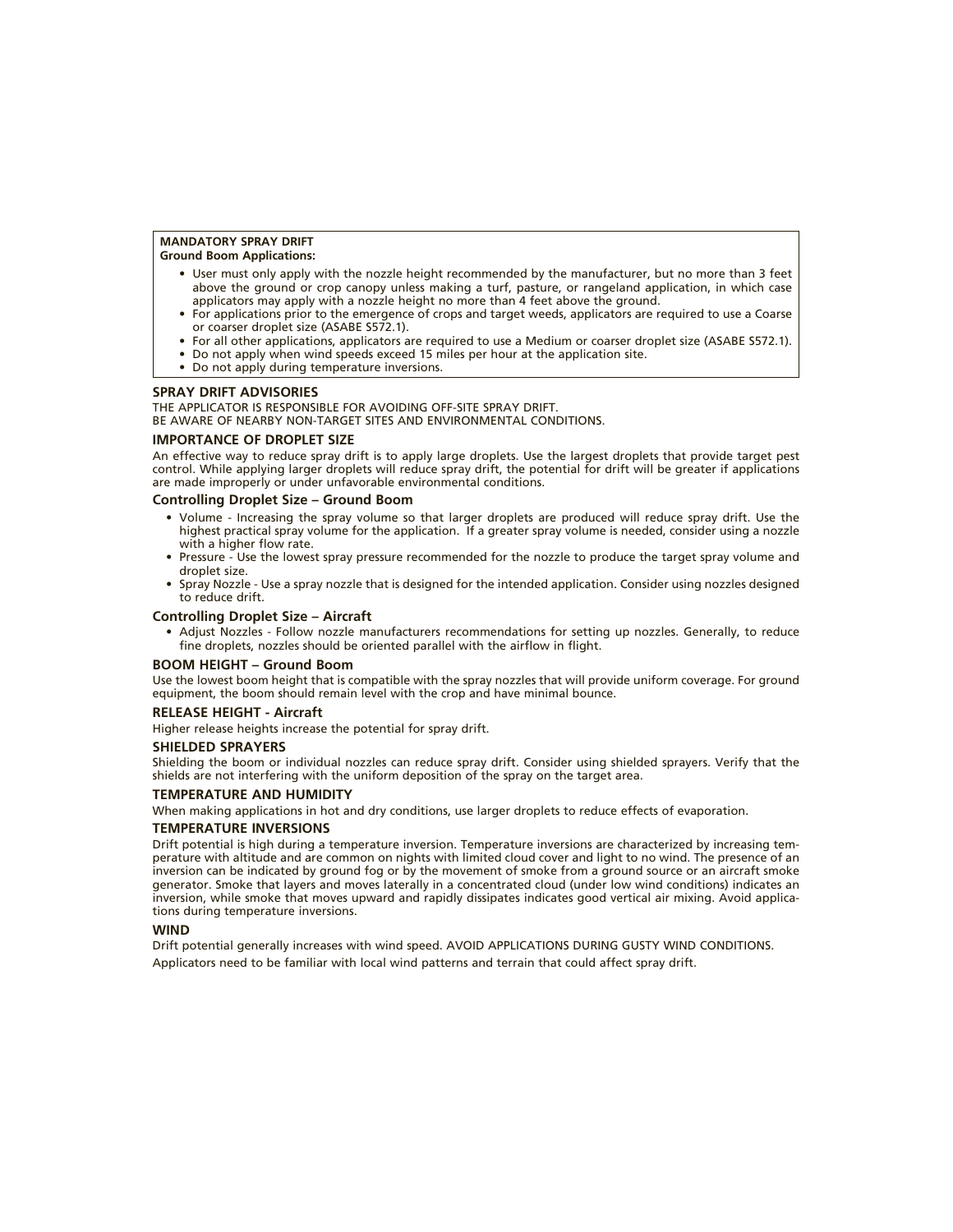## **DIRECTIONS FOR USE**

It is a violation of Federal Law to use this product in a manner inconsistent with its labeling.

Do not apply this product in a way that will contact workers or other persons, either directly or through drift. Only protected handlers may be in the area during application. For any requirements specific to your State or Tribe, consult the agency responsible for pesticide regulation.

#### **AGRICULTURAL USE REQUIREMENTS**

Use this product only in accordance with its labeling and with the Worker Protection Standard, 40 CFR part 170. This Standard contains requirements for the protection of agricultural workers on farms, forests, nurseries, and greenhouses, and handlers of agricultural pesticides. It contains requirements for training, decontamination, notification, and emergency assistance. It also contains specific instructions and exceptions pertaining to the statements on this label about personal protective equipment (PPE), and restricted-entry interval. The requirements in this box only apply to uses of this product that are covered by the Worker Protection Standard.

**Do not enter or allow worker entry into treated areas during the restricted-entry interval (REI) of 24 hours.** PPE required for early entry to treated areas that is permitted under the Worker Protection Standard and that

- involves contact with anything that has been treated, such as plants, soil, or water, is:
- Coveralls over short-sleeved shirt and short pants
- Chemical-resistant gloves: barrier laminate, nitrile rubber ≥ 14 mils, neoprene rubber ≥ 14 mils, or Viton ≥ 14 mils
- Chemical-resistant footwear plus socks

#### **PRODUCT INFORMATION**

Read all label directions before using.

Flexstar is a selective herbicide which may be applied preplant, preemergence and/or postemergence for control or suppression of broadleaf weeds, grasses and sedges in soybeans.

Flexstar is most effective and consistent when used postemergence, working through contact action. Therefore, emerged weeds must have thorough spray coverage for effective control. Some bronzing, crinkling or spotting of soybean leaves may occur following a postemergence application, but soybeans soon outgrow these effects and develop normally.

Optimum weed control is achieved by postemergence applications of Flexstar to young actively growing broadleaf weeds that are not under stress from moisture, temperature, low soil fertility, mechanical or chemical injury.

Certain germinating broadleaf weeds, grasses and sedges may be controlled or suppressed by soil residual activity from either preplant, preemergence and/or postemergence applications if rainfall occurs shortly after application. The extent and consistency of soil activity is dependent upon soil characteristics, ground cover, amount of rainfall following application and the rate of Flexstar used.

#### **RESISTANT WEED MANAGEMENT**

**FOMESAFEN GROUP 14 HERBICIDE**

Flexstar contains the active ingredient fomesafen which inhibits the enzyme, protoporphyrinogen oxidase (PPO or PROTOX, Site of Action Group 14). Some naturally occurring weed populations have been identified as resistant to Group 14 herbicides. Selection of resistant biotypes, through repeated use of these herbicides or lower than specified use rates in the same field, may result in weed control failures. A resistant biotype may be present where poor performance cannot be attributed to adverse environmental conditions or improper application methods.

Contact your local Syngenta representative, retailer, crop advisor or extension agent to determine if weeds resistant to this mode of action are present in your area. If resistant biotypes have been reported, use the full labeled rate of this product, apply at the labeled timing, and tank-mix with a different mode of action product so there are multiple effective modes of application for each suspected resistant weed.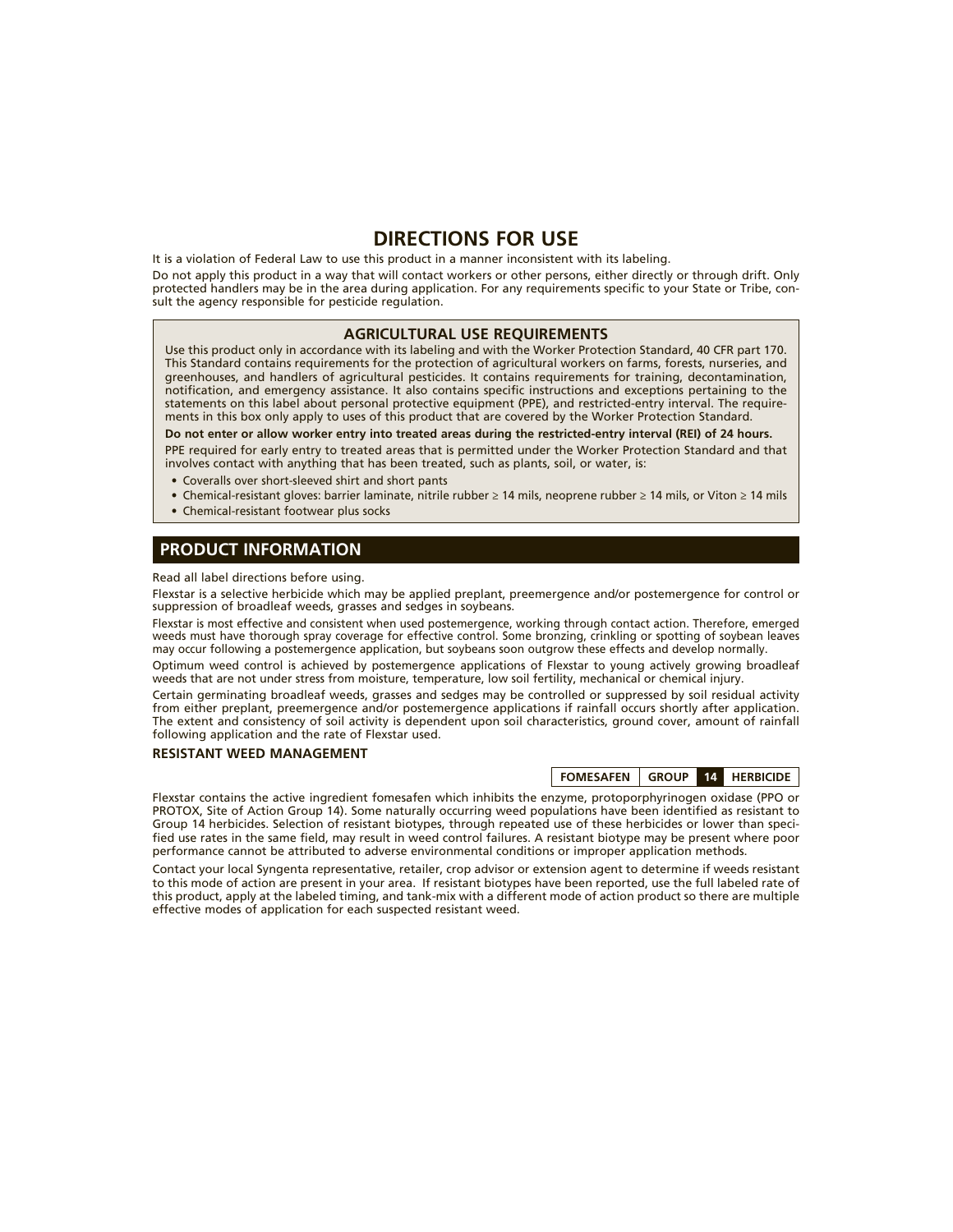#### **Principles of Herbicide Resistant Weed Management Scout and know your field**

- Know weed species present in the field to be treated through scouting and field history. An understanding of weed biology is useful in designing a resistance management strategy. Ensure the weed management program will control all weeds present.
- Fields should be scouted prior to application to determine species present and growth stage. Always apply this herbicide at the full labeled rate and correct timing for the weeds present in the field.

#### **Utilize non-herbicidal practices to add diversity**

• Use diversified management tactics including cover crops, mechanical weed control, harvest weed seed control, and crop rotation as appropriate.

#### **Use good agronomic practices, start clean and stay clean**

- Use good agronomic practices that enhance crop competitiveness.
- Plant into weed-free fields utilizing tillage or an effective burndown herbicide for control of emerged weeds.
- Sanitize farm equipment to avoid spreading seed or vegetative propagules prior to leaving fields.

#### **Difficult to control weeds**

- Fields with difficult to control weeds should be planted in rotation with crops that allow the use of herbicides with an alternative mode of action or different management practices.
- Difficult to control weeds may require sequential applications, including a broad spectrum preemergence herbicide followed by one or more postemergence herbicide applications. Utilize herbicides containing different modes of action effective on the target weeds in sequential applications.

#### **Do not overuse the technology**

• Do not use more than two applications of this or any other herbicide with the same mode of action in a single growing season unless mixed with an herbicide with a different mode of action which provides overlapping spectrum for the difficult to control weeds.

#### **Scout and inspect fields following application**

- Prevent an influx of weeds into the field by controlling weeds in field borders.
- Scout fields after application to verify that the treatment was effective.
- Suspected- herbicide resistant weeds may be identified by these indicators
	- Failure to control a weed species normally controlled by the herbicide at the dose applied, especially if control is achieved on adjacent weeds;
	- A spreading patch of non-controlled plants of a particular weed species; and
	- Surviving plants mixed with controlled individuals of the same species.
- Report non-performance of this product to your Syngenta retailer, Syngenta representative, or call 1-866-Syngent (866-796-4368). If resistance is suspected ensure weed escapes are controlled using an herbicide with an effective mode of action and/or use non-chemical means to prevent further seed production.

#### **Prevent weed escapes before, during, and after harvest**

• Do not allow weed escapes to produce seed or vegetative structures including tubers or stolons which contribute to spread and survival. Consider harvest weed seed management and control weeds post-harvest to prevent seed production.

#### **APPLICATION DIRECTIONS**

#### **Application Timing**

Best broad spectrum postemergence control of susceptible broadleaf weeds is obtained when Flexstar is applied early to actively growing weeds. This usually occurs 14 to 28 days after planting. Refer to the weed control tables for specific directions on weed growth stages and rates.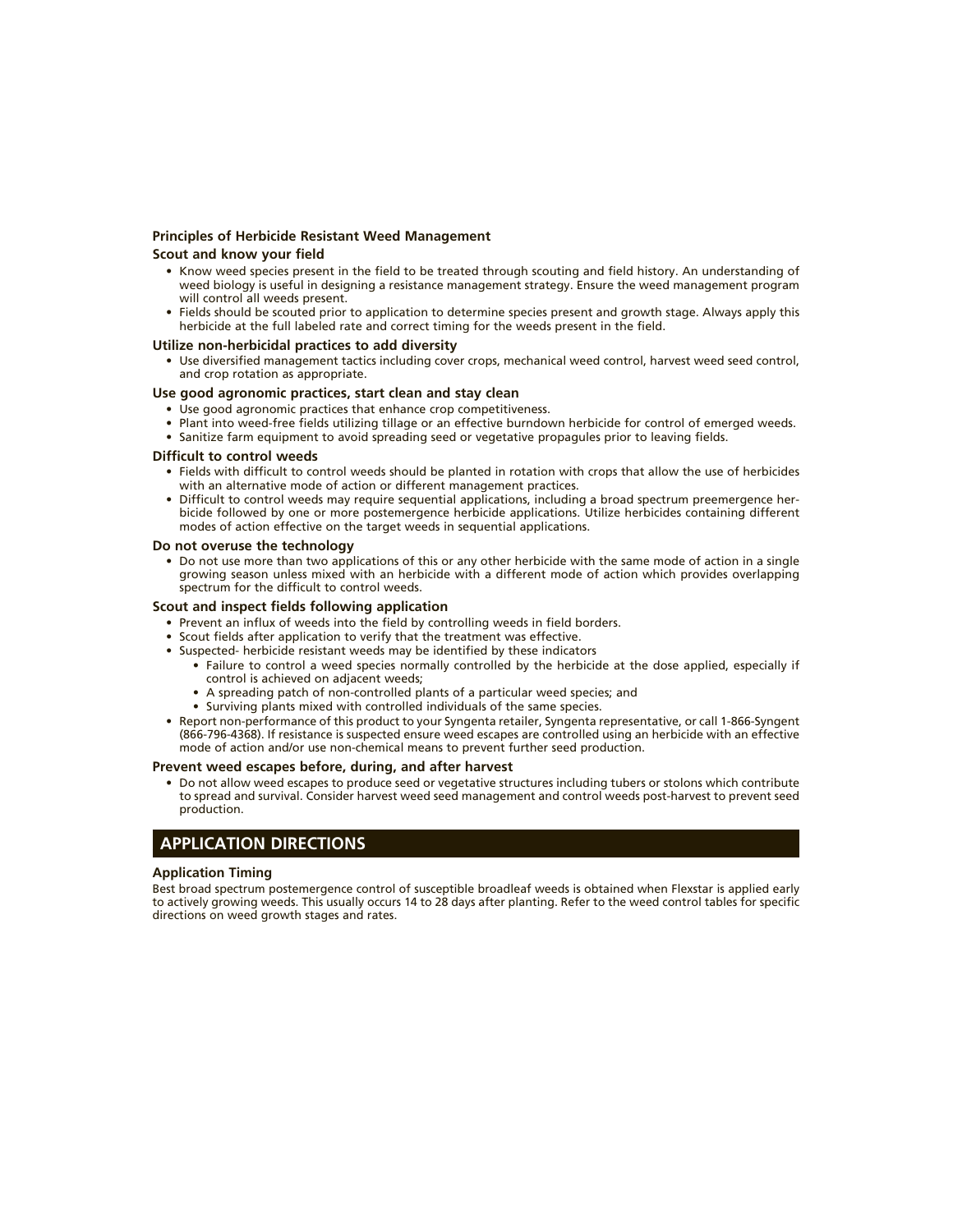#### **Spray Additives**

Only spray additives cleared for use on growing crops under 40 CFR 180.1001 may be used in the spray mixture.

For best broad spectrum postemergence control of susceptible broadleaf weeds in Regions 2, 3, 4 and 5 (see Regional Use Maps), Flexstar needs to be used with 1.0-2.5% v/v liquid nitrogen (28-32%) or a minimum of 8.5 lb ammonium sulfate per 100 gallons of spray volume.

#### **For postemergence applications always add one of the following, except in tank mix with products prohibiting spray additives**

**Crop Oil Concentrate (COC) or Methylated Seed Oil (MSO):** Use a nonphytotoxic COC or MSO containing 15-20% approved emulsifier at 0.5-1% v/v (2-4 qt/100 gal) of finished spray volume. COC or MSO can improve weed control but may slightly reduce crop safety.

**Nonionic Surfactant (NIS):** Use NIS containing at least 80% active ingredient at 0.25-0.5% v/v (1-2 qt/100 gal) of finished spray volume.

**Other Adjuvants:** Adjuvants other than COC or NIS may be used providing the product meets the following criteria:

- 1. Contains only EPA exempt ingredients
- 2. Is nonphytotoxic to the target crop
- 3. Is compatible in mixture (May be established through a jar test.)

4. Is supported locally for use with Flexstar on the target crop through proven field trials.

**Note:** No adjuvants are needed for preplant or preemergence applications, unless Flexstar is being used in a burndown. When an adjuvant is to be used with this product, the use of an adjuvant that meets the standards of the Council of Producers & Distributors of Agrotechnology (CPDA) adjuvant certification program is advised.

Refer to Flexstar Regional Use Map for the maximum rate of Flexstar (or other fomesafen containing products) that may be applied in each geographic region.

#### **Directions for Tank Mixing Order:**

- 1. Fill spray tank with half the required amount of water and begin agitation.**\***
- 2. Add fertilizer (UAN, AMS).
- 3. Add dry pesticide formulations.
- 4. Add Flexstar.
- 5. Add liquid pesticide formulation.
- 6. Add adjuvant (MSO, COC or NIS).
- 7. Add remainder of water and then maintain constant agitation.
- **\***Compatibility agent, 1 gal/500 gal of water or 0.2% v/v, may be added as needed.

#### **Tank-Mix Compatibility Test**

A jar test is advised prior to tank mixing to ensure compatibility of Flexstar with mixture partners.

- Conduct a jar test using a 1 pt to 1 qt container with lid by adding water or other intended carrier including a liquid fertilizer to the jar.
- Next, add the appropriate amount of pesticide(s) or tank-mix partner(s) in their relative proportions based on label rates. Add tank-mix components separately in the order described in the tank-mixing section. After each addition, shake or stir gently to thoroughly mix.
- After all ingredients have been added, put the lid on the jar, tighten and invert the jar 10 times to mix.
- After mixing, let the mixture stand 15 30 minutes and then examine for signs of incompatibility including obvious separation, large flakes, precipitates, gels or heavy oily film on the jar.
- If the mixture remains mixed or can be remixed readily, it is physically compatible and can be used.
- If the mixture is incompatible, repeat the test using a compatibility agent at the label rate. Or, if applicable, slurry dry formulations in water before adding to the jar. If incompatibility is still observed after following these procedures, do not use the mixture.
- After compatibility testing is complete, dispose of any pesticide wastes in accordance with the storage and disposal section of this label.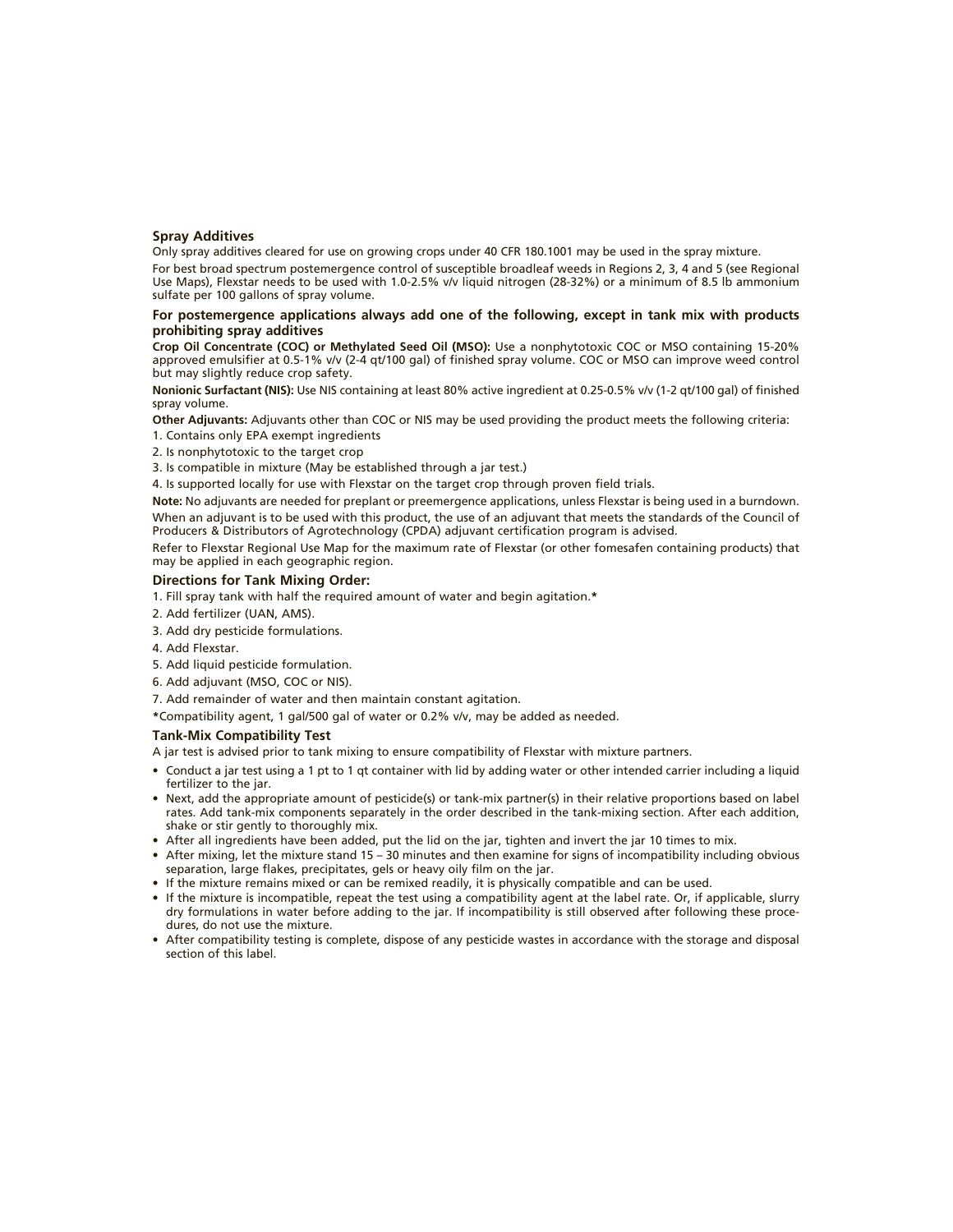#### **TANK MIX PARTNERS FOR FLEXSTAR**

| <b>BRAND/</b><br>EPA REG. NO.     | <b>ACTIVE INGREDIENT(S)</b>              | <b>BRAND/</b><br>EPA REG. NO.     | <b>ACTIVE INGREDIENT(S)</b>                 |
|-----------------------------------|------------------------------------------|-----------------------------------|---------------------------------------------|
| Assure II <sup>®</sup> /3862-191  | Dimethyl Benzyl<br>Ammonium Chloride     | Gramoxone <sup>®</sup> /100-1431  | Paraguat dichloride                         |
| Basagran®/66330-413               | Sodium bentazon                          | Harmony®/279-9583                 | Trifensulfuron-methyl;<br>tribenuron-methyl |
| Butyrac®/42750-38                 | Dichlorophenoxy butyric<br>acid          | Liberty® SL Herbicide/<br>264-660 | Glufosinate-ammonium                        |
| Classic@/352436                   | Chlorimuron-ethyl                        | Poast <sup>®</sup> /7969-58       | Sethoxydim                                  |
| FirstRate®/62719-275              | cloransulam-methyl                       | Poast Plus®/7969-88               | Sethoxydim                                  |
| <b>Fusilade DX/100-1070</b>       | Fluazifop-P-butyl                        | Pursuit <sup>®</sup> /241-310     | Ammonium salt of<br>imazethapyr             |
| Fusion/100-1059                   | Fluazifop-P-butyl;<br>fenoxaprop-P-ethyl | Raptor®/241-379                   | Ammonium salt of<br>imazamox                |
| Roundup <sup>®</sup> brands       | Glyphosate                               | Resource <sup>®</sup> /59639-82   | Flumiclorac pentyl ester                    |
| Glyphomax <sup>™</sup> /62719-323 | Glyphosate                               | Scepter®/5481-597                 | Imazaquin                                   |
|                                   |                                          | Select <sup>®</sup> /59639-78     | Clethodim                                   |

## **APPLICATION INSTRUCTIONS**

#### **Ground Application**

Use sufficient spray volume and pressure to ensure complete coverage of the target. A minimum spray volume of 15 gal/A is specified. On large weeds and/or dense foliage use a minimum of 20 gal/A, to ensure thorough coverage of weed foliage. The use of standard flat fan nozzles will result in the most effective post-emergence application of Flexstar. Use nozzles that are set up to deliver a medium quality spray, according to the ASABE S-572.1 standard.

For tank-mixes containing Flexstar and either dicamba or 2,4-D, nozzles that are set up to deliver coarse, very coarse, extremely coarse or ultra-coarse sprays may be used. The required spray quality needs to be determined by reference to the instructions given on the label of the dicamba- or 2,4-D-containing tank-mix partner, for these tank-mixes. For all other tank-mixes containing Flexstar applied postemergence, use nozzles that deliver a medium quality spray.

#### **Band Applications**

Thorough weed coverage is important for postemergence control. Best coverage is obtained with a minimum of two nozzles, one directed to each side of the planted row. Application with a single nozzle directed over the top of the row is not advised for postemergence applications but is suitable for preemergence applications. Cultivation of untreated areas may be needed following band applications. When making postemergence band applications and cultivating in the same operation, position nozzles in advance of the cultivation device. This will reduce dust in the spray area. Dust can intercept spray, reducing weed coverage, resulting in less than adequate weed control.

Calculate the amount of herbicide and water volume needed for postemergence band treatment by the following formulas:

| Band width in inches |                           | $=$ Band herbicide rate per acre                               |
|----------------------|---------------------------|----------------------------------------------------------------|
| Row width in inches  | X Broadcast rate per acre |                                                                |
| Band width in inches |                           |                                                                |
| Row width in inches  |                           | $X$ Broadcast volume per acre $=$ Band herbicide rate per acre |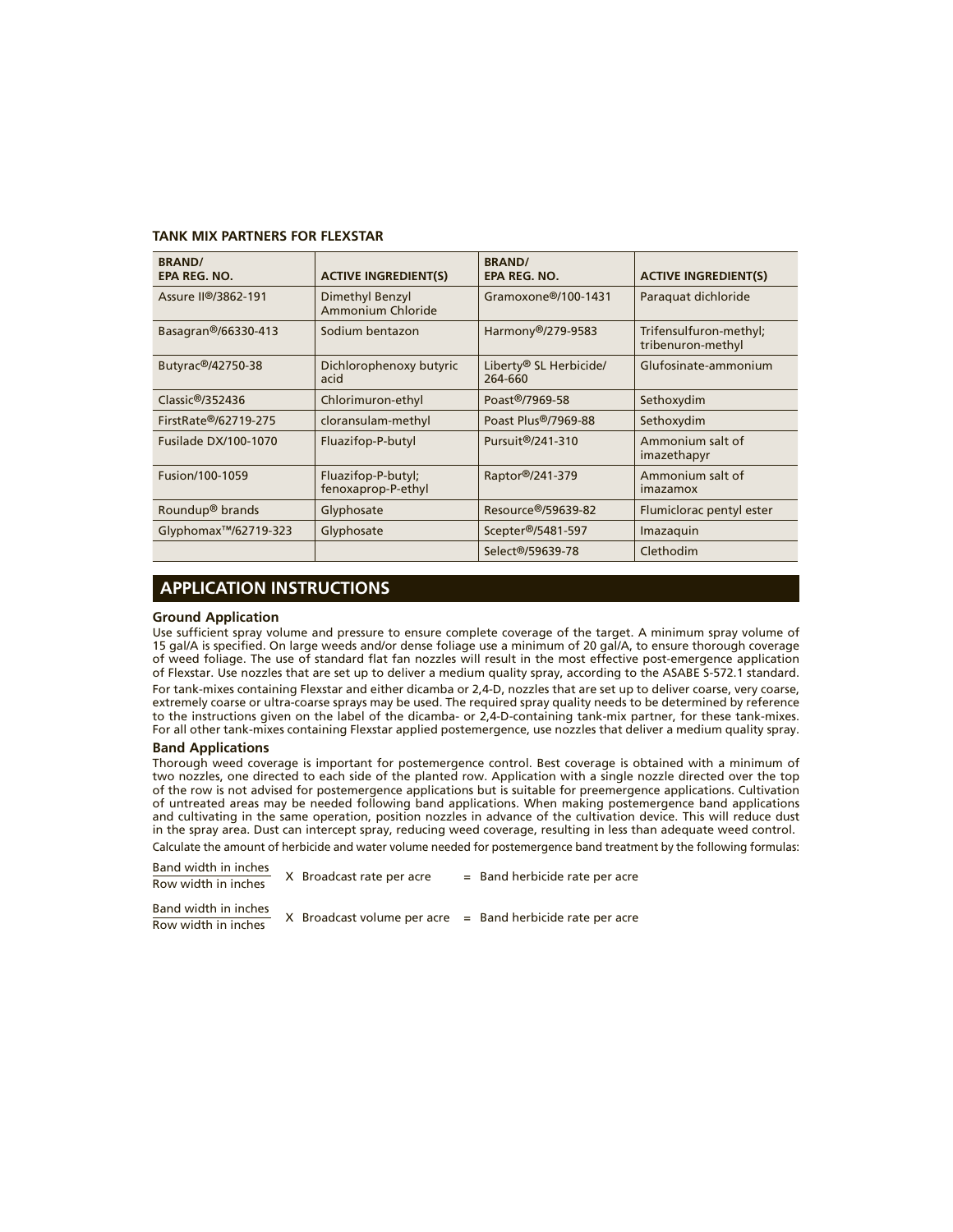#### **Aerial Application**

Use sufficient spray volume and pressure to ensure complete coverage of the target. A minimum of 5 gal/A of spray mixture needs to be applied with a maximum of 40 PSI pressure. When broadleaf weed foliage is dense, use a minimum of 10 gal/A to ensure coverage of weed foliage.

#### **Cultivation**

Cultivation prior to application is not advised. Cultivation may put weeds under stress, reducing weed control. Timely cultivation 1-3 weeks after applying Flexstar may assist weed control.

#### **Rainfastness**

Flexstar requires a 1-hour rain-free period for best results when applied postemergence.

#### **RESTRICTIONS**

- **DO NOT APPLY THIS PRODUCT THROUGH ANY TYPE OF IRRIGATION SYSTEM.**
- A maximum of 1.6 pt of Flexstar **(or a maximum of 0.375 lb ai/A of fomesafen from any product containing fomesafen)** may be applied per acre per year in Region 1 (see Regional Use Map).
- A maximum of 1.6 pt of Flexstar **(or a maximum of 0.375 lb ai/A of fomesafen from any product containing fomesafen)** may be applied per acre in alternate years in Region 2 (see Regional Use Map).
- A maximum of 1.3 pt of Flexstar **(or a maximum of 0.313 lb ai/A of fomesafen from any product containing fomesafen)** may be applied per acre in alternate years in Region 3 (see Regional Use Map).
- A maximum of 1 pt of Flexstar **(or a maximum of 0.25 lb ai/A of fomesafen from any product containing fome**safen) may be applied per acre in alternate years in Region 4 (see Regional Use Map).
- A maximum of 1 pt of Flexstar **(or a maximum of 0.25 lb ai/A of fomesafen from any product containing fomesafen)**  may be applied per acre in alternate years in Region 4a (see Regional Use Map). Apply only to soybeans in Region 4a. Do not make a Flexstar application later than June 20th. Cumulative rainfall plus overhead irrigation must total 15 inches from the period of Flexstar application to soybean crop maturity to allow planting of rotational crops listed in this label (refer to Rotational Crop Restrictions section). If the soybean crop is lost or the required cumulative rainfall plus irrigation is not received as outlined above, plant only soybeans the following growing season.
- A maximum of 0.75 pt of Flexstar **(or a maximum of 0.1875 lb ai/A of fomesafen from any product containing fomesafen)** may be applied per acre in alternate years in Region 5 (see Regional Use Map).
- Do not apply more than the maximum rates and number of applications of Flexstar to soybeans in each geographic region (refer to the Flexstar Regional Use Map) specified in the following table.
- Do not apply a second application of a fomesafen-containing product, as crop injury or illegal residues may occur in harvested crops.
- Do not graze treated areas or harvest for forage or hay.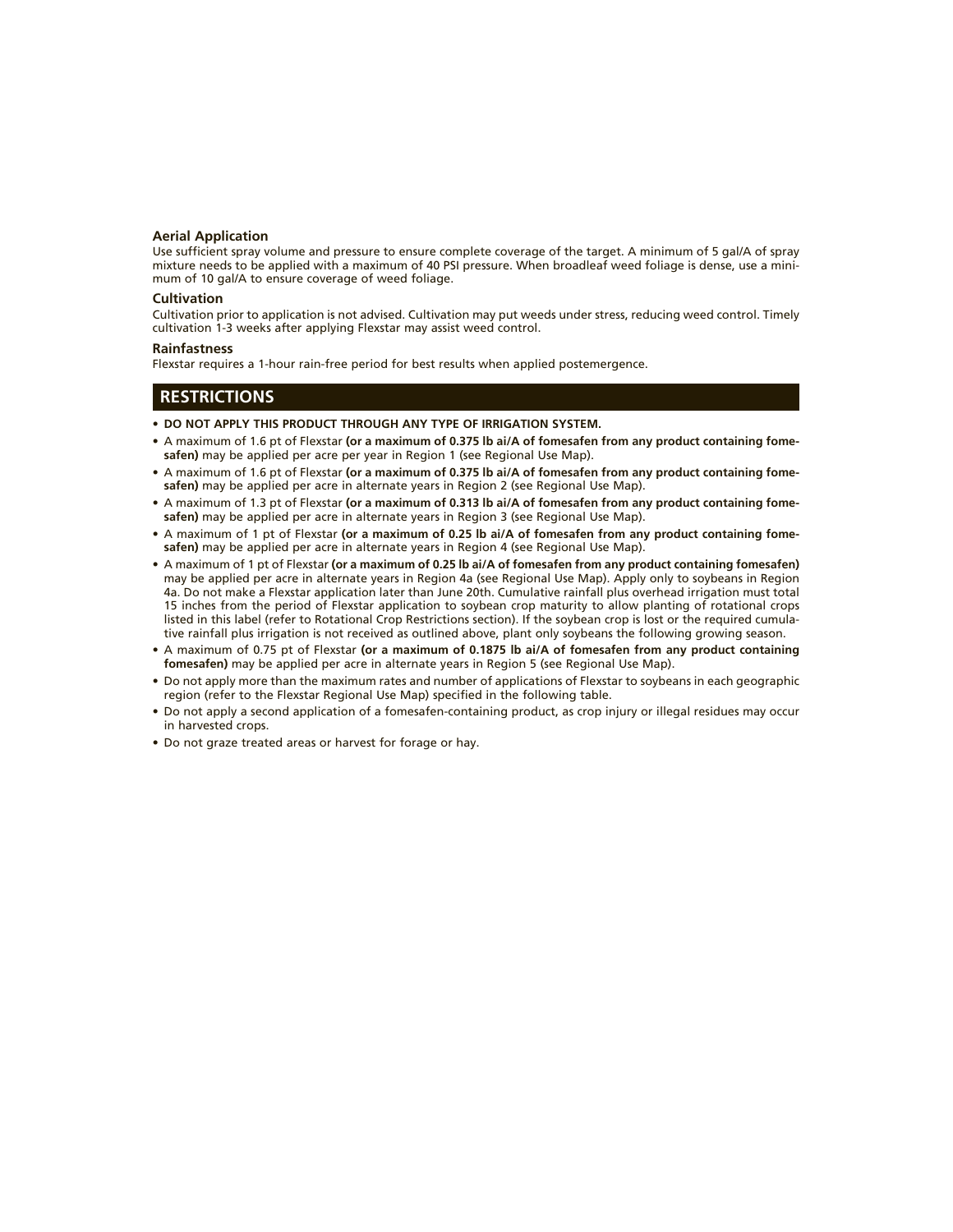| <b>Flexstar Use Restrictions for Soybeans</b> |                                                                     |                                                                        |                                          |               |
|-----------------------------------------------|---------------------------------------------------------------------|------------------------------------------------------------------------|------------------------------------------|---------------|
| Region                                        | <b>Maximum Single</b><br><b>Application Flexstar</b><br>Rate (pt/A) | Maximum Single<br><b>Application Flexstar Rate</b><br>(Ib fomesafen/A) | Maximum<br><b>Number</b><br>Applications | PHI<br>(days) |
|                                               | 1.6                                                                 | 0.375                                                                  | 1 per year                               | 45            |
|                                               | 1.6                                                                 | 0.375                                                                  | 1 every other year                       | 45            |
|                                               | 1.3                                                                 | 0.313                                                                  | 1 every other year                       | 45            |
|                                               |                                                                     | 0.25                                                                   | 1 every other year                       | 45            |
| 4a                                            |                                                                     | 0.25                                                                   | 1 every other year                       | 45            |
|                                               | 0.75                                                                | 0.1875                                                                 | 1 every other year                       | 45            |

#### **Product Use Restrictions – Soybeans**

• In Region 4a, do not make a Flexstar application later than June 20th. Cumulative rainfall plus overhead irrigation must total 15 inches from the period of Flexstar application to soybean crop maturity to allow planting of rotational crops listed in this label (refer to Rotational Crop Restrictions section). If the soybean crop is lost or the required cumulative rainfall plus irrigation is not received as outlined above, plant only soybeans the following growing season.

Do not graze treated areas or harvest for forage or hay.

#### **ROTATIONAL CROP RESTRICTIONS**

**The following rotational crops may be planted after applying Flexstar at directed rates:**

| <b>Rotational Crops</b>                                                                                                                                                                                                     | <b>Planting Time From Last</b><br><b>Flexstar Application</b> |
|-----------------------------------------------------------------------------------------------------------------------------------------------------------------------------------------------------------------------------|---------------------------------------------------------------|
| Bean, Dry<br>Bean, Snap<br>Cotton<br>Potato<br>Soybean<br>Soybean, Succulent (edamame)                                                                                                                                      | 0 months                                                      |
| Bean, Lima<br>Pea, Succulent<br>Peanut<br>Small Grains including Wheat, Barley, Rye                                                                                                                                         | 4 months                                                      |
| Corn, Field<br>Corn, Seed<br>Corn, Sweet <sup>5</sup><br>Pepper (transplanted) <sup>1</sup><br>Popcorn <sup>4</sup><br>Pumpkin <sup>2</sup><br><b>Rice</b><br>Tomato (transplanted) <sup>1</sup><br>Watermelon <sup>2</sup> | 10 months                                                     |

*continued…*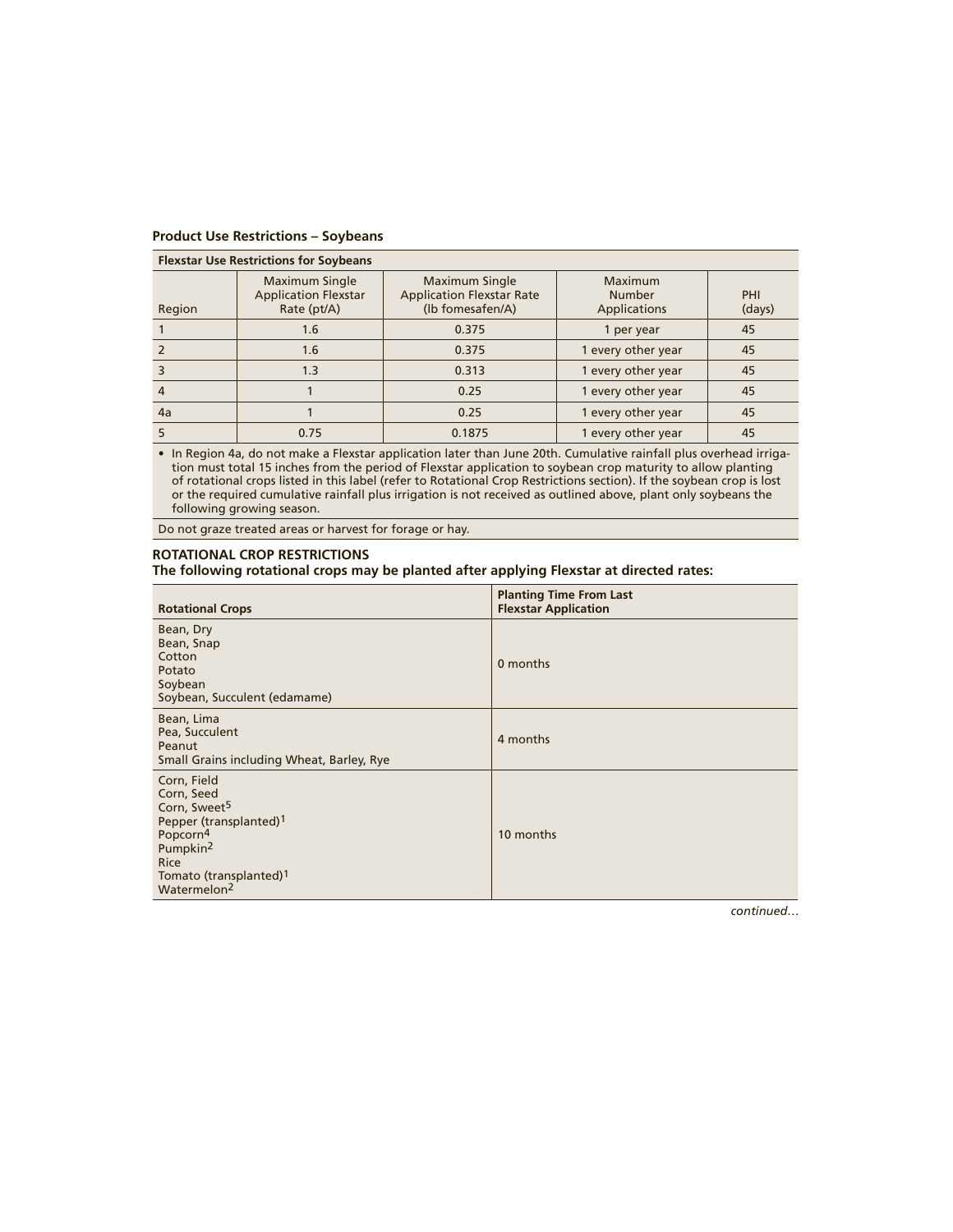#### **ROTATIONAL CROP RESTRICTIONS** *(continued)*

| <b>Rotational Crops</b>                                                                                                                                                                                                                                                                                           | <b>Planting Time From Last</b><br><b>Flexstar Application</b> |
|-------------------------------------------------------------------------------------------------------------------------------------------------------------------------------------------------------------------------------------------------------------------------------------------------------------------|---------------------------------------------------------------|
| Bean, Succulent (other than edamame, snap bean and<br>lima bean)<br>Cantaloupe <sup>2</sup><br>Cucumber <sup>2</sup><br>Edible-podded beans and peas not otherwise specified<br>in this table<br>Eggplant<br>Pea, Dry<br>Pepper, (direct-seeded)<br>Squash <sup>2</sup><br>Sweet Potato<br>Tomato (direct-seeded) | 12 months                                                     |
| Sorghum <sup>3</sup>                                                                                                                                                                                                                                                                                              | 18 months                                                     |
| All other crops not listed above                                                                                                                                                                                                                                                                                  | 18 months                                                     |

1 4 months in Region 1

2 8 months in Region 1

3 10 months in Region 1

- 4 12 months in the states of Ohio, Kentucky, Illinois, Indiana, Iowa, and Regions 4 and 4a when applied at rates of 1 pint per acre or more
- 5 18 months in the states of Connecticut, Maine, Massachusetts, New Hampshire, New York, Rhode Island, Vermont and Region 5

Restriction: Do not graze rotated small grain crops for harvest forage or straw for livestock.

## **PRECAUTIONS**

- Thoroughly clean the spray system with water and a commercial tank cleaner before and after each use.
- Tank mixes of Flexstar with other pesticides, fertilizers or any other additives except as specified on this label or other approved Syngenta supplemental labels may result in tank mix incompatibility, unsatisfactory performance and/or unsatisfactory crop injury.
- Apply postemergence to actively growing weeds. Avoid applying Flexstar to weeds or soybeans which are under stress from moisture, temperature, low soil fertility, mechanical or chemical injury, as reduced weed control and/ or increased crop injury may result.
- Avoid overlapping spray swaths, as injury may occur to rotational crops.
- Optimum spray coverage will occur when the ground speed does not exceed 10 mph during application.

#### **Replanting**

If replanting is necessary in fields previously treated with Flexstar, the field may be replanted to cotton, dry beans, potatoes, snap beans or soybeans. If tank-mix combinations were used, refer to product labels for any additional replanting instructions.

#### **Cover Crops**

A cover crop can be an important tool for the overall farm cropping system. Cover crops are planted for conservation purposes, soil erosion control, soil health improvement, water quality improvement and weed management. A cover crop can be a single crop or a combination of crops, including grasses and/or broadleaf crops. After harvest of a Flexstar treated crop, planting of a cover crop is allowed provided the cover crop is not grazed or fed to livestock nor harvested for food. Terminate the cover crop through natural causes including frost or intentional termination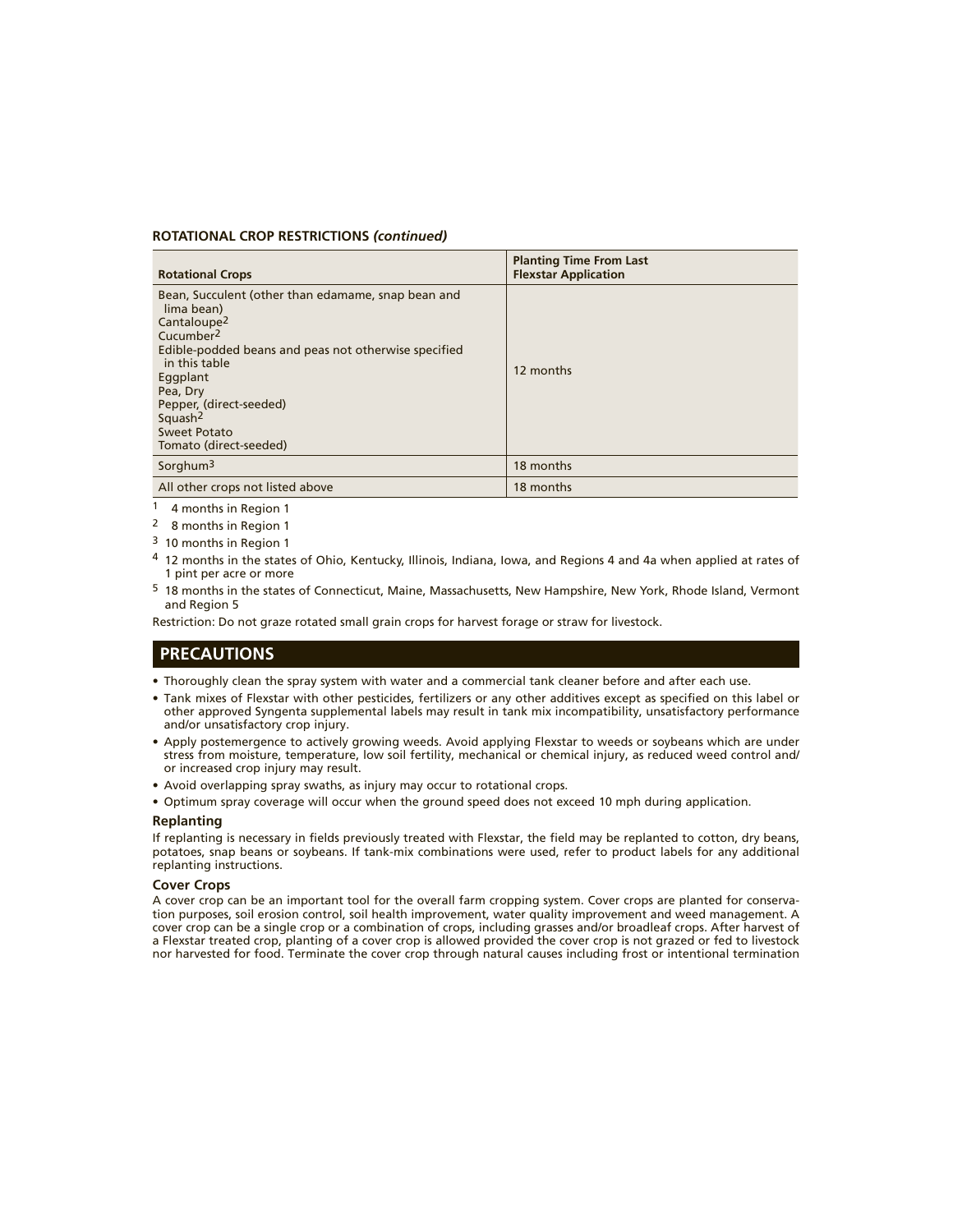by herbicide application, crimping, rolling, tillage or cutting. All possible cover crops or cover crop combinations have not been tested for sensitivity to this product. Before planting the cover crop, determine the level of sensitivity for the intended cover crops by conducting a field bioassay. Refer to the **Field Bioassay for Cover Crops** section for instructions on how to conduct a field bioassay.

#### **Field Bioassay for Cover Crops**

A field bioassay is a method of determining if herbicide residues are present in the soil at concentrations high enough to adversely affect crop growth. Conduct the field bioassay by planting several strips of the desired cover crop across the field which has been previously treated with Flexstar. Plant the cover crop strips perpendicular to the direction of the product application. Locate the strips so that all the different field conditions are encountered, including differences in field terrain, soil texture, organic matter, pH, and drainage. If the cover crop does not show adverse effects including crop injury and/or stand reduction, the field can be planted to this cover crop. If injury and/or stand reduction are visible, wait two to four weeks for further herbicide degradation to occur and repeat the bioassay. Alternatively, select a different cover crop and repeat the bioassay. Only plant cover crops that show acceptable crop safety in the field bioassay.

## **FLEXSTAR - USE RATES AND WEEDS CONTROLLED**

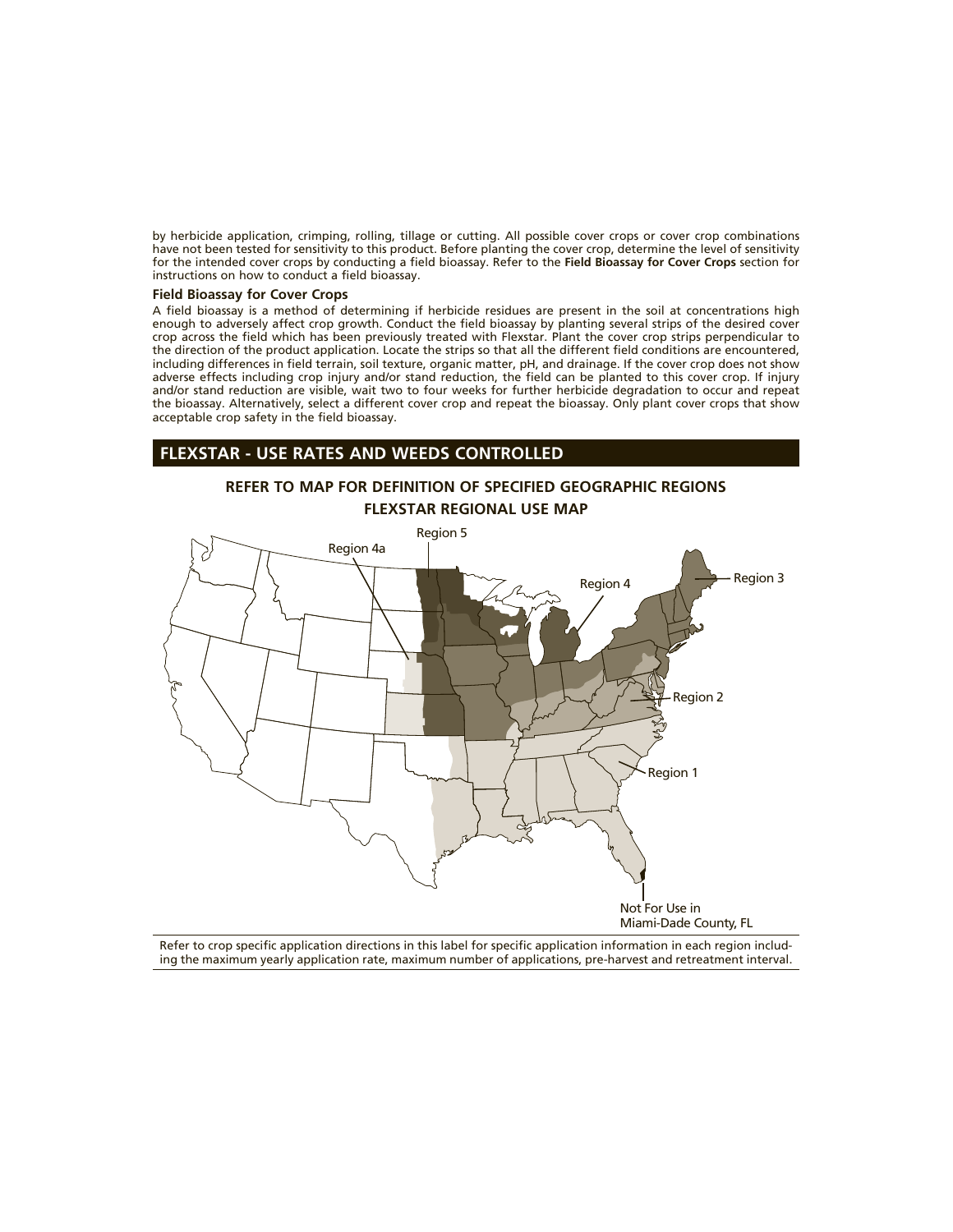

**REGION 1**

|                 |                    | Includes the following states or portion of states where Flexstar may be applied:                                                               |
|-----------------|--------------------|-------------------------------------------------------------------------------------------------------------------------------------------------|
|                 | Alabama            | All areas.                                                                                                                                      |
|                 | Arkansas           | All areas.                                                                                                                                      |
|                 | Florida            | All areas except for Miami-Dade County.                                                                                                         |
|                 | Georgia            | All areas.                                                                                                                                      |
|                 | Louisiana          | All areas.                                                                                                                                      |
|                 | <b>Mississippi</b> | All areas.                                                                                                                                      |
| <b>Region 1</b> | Missouri           | Counties of Bollinger, Butler, Cape Giradeau, Dunklin, Madison, Mississippi,<br>New Madrid, Pemiscot, Perry, Ripley, Scott, Stoddard and Wayne. |
|                 | North Carolina     | All areas.                                                                                                                                      |
|                 | Oklahoma           | All areas East of U.S. Highway 75 and East of Indian Nation Parkway.                                                                            |
|                 | South Carolina     | All areas.                                                                                                                                      |
|                 | <b>Tennessee</b>   | All areas.                                                                                                                                      |
|                 | Texas              | All areas East of U.S. Highway 77 to State Road 239, including all of Calhoun<br>County.                                                        |

Not For Use in Miami-Dade County, FL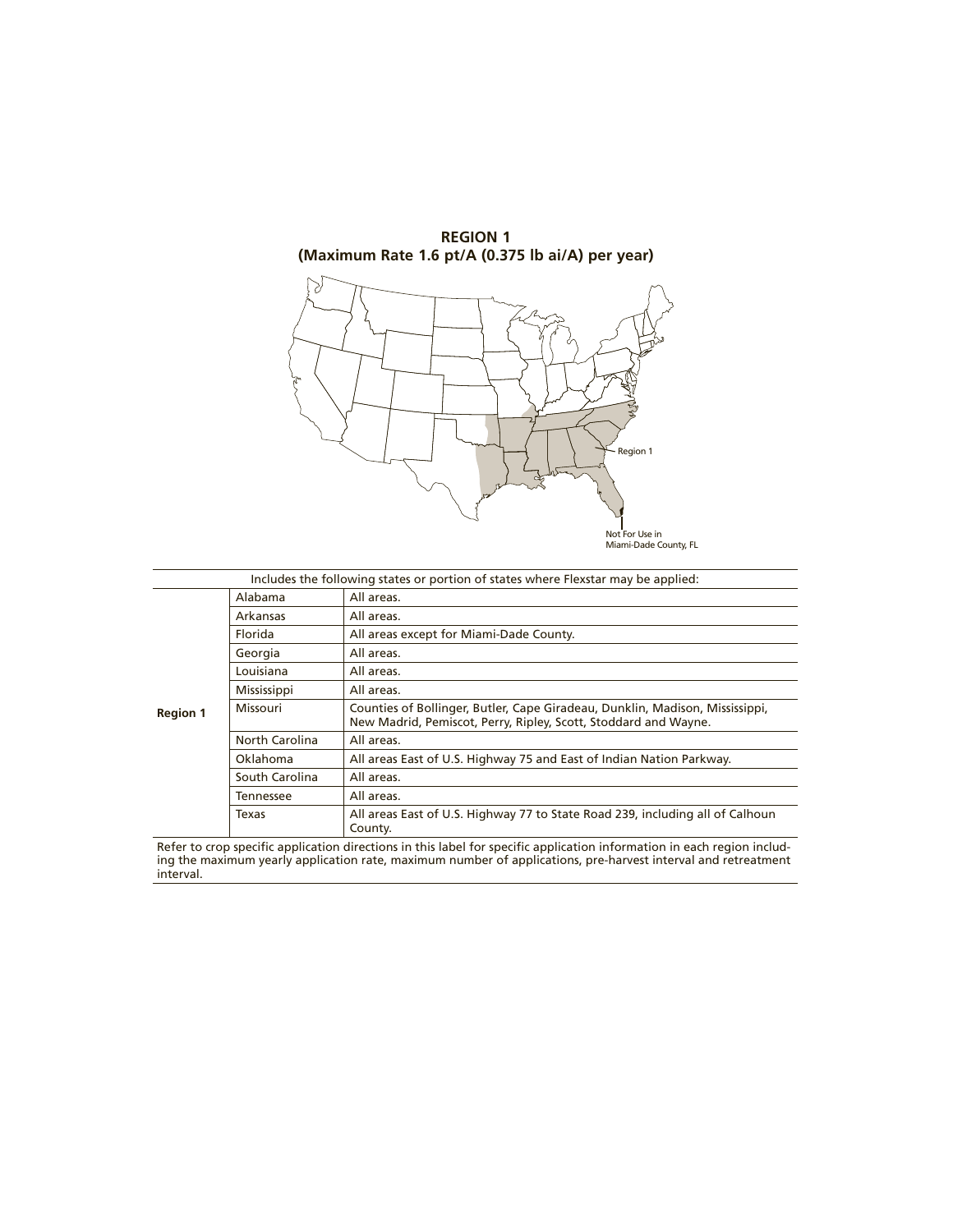



| Includes the following states or portion of states where Flexstar may be applied: |                 |                                                                                                                              |
|-----------------------------------------------------------------------------------|-----------------|------------------------------------------------------------------------------------------------------------------------------|
|                                                                                   | Delaware        | All areas.                                                                                                                   |
|                                                                                   | <b>Illinois</b> | All areas South of Interstate 70.                                                                                            |
|                                                                                   | Indiana         | All areas South of Interstate 70.                                                                                            |
| <b>Region 2</b>                                                                   | Kentucky        | All areas.                                                                                                                   |
|                                                                                   | Maryland        | All areas.                                                                                                                   |
|                                                                                   | Ohio            | All areas South of Interstate 70.                                                                                            |
|                                                                                   | Pennsylvania    | All areas South of Interstate 80 to the intersection of U.S. Highway 15 and East<br>of U.S. Highway 15 and U.S. Highway 522. |
|                                                                                   | Virginia        | All areas.                                                                                                                   |
|                                                                                   | West Virginia   | All areas.                                                                                                                   |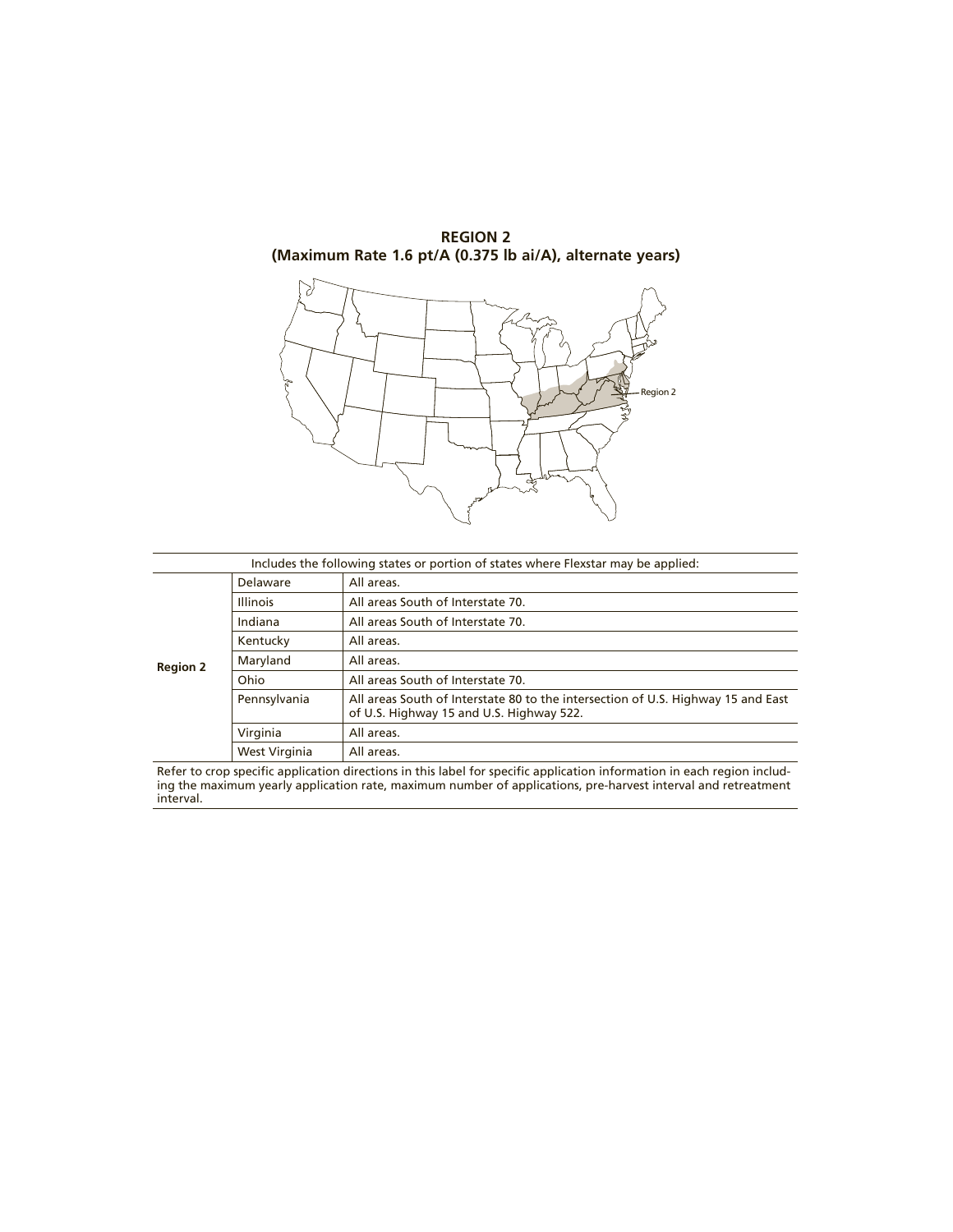## **REGION 3 (Maximum Rate 1.3 pt/A (0.313 lb ai/A), alternate years)**



|                 |                 | Includes the following states or portion of states where Flexstar may be applied:                                                     |
|-----------------|-----------------|---------------------------------------------------------------------------------------------------------------------------------------|
|                 | Connecticut     | All areas.                                                                                                                            |
|                 | <b>Illinois</b> | All areas North of Interstate 70.                                                                                                     |
|                 | Indiana         | All areas North of Interstate 70.                                                                                                     |
|                 | lowa            | All areas.                                                                                                                            |
|                 | Maine           | All areas.                                                                                                                            |
| <b>Region 3</b> | Massachusetts   | All areas.                                                                                                                            |
|                 | <b>Missouri</b> | All counties except for those listed in Region 1.                                                                                     |
|                 | Ohio            | All areas North of Interstate 70.                                                                                                     |
|                 | New Hampshire   | All areas.                                                                                                                            |
|                 | New Jersey      | All areas.                                                                                                                            |
|                 | New York        | All areas.                                                                                                                            |
|                 | Pennsylvania    | All areas except those listed in Region 2.                                                                                            |
|                 | Rhode Island    | All areas.                                                                                                                            |
|                 | Vermont         | All areas.                                                                                                                            |
|                 | Wisconsin       | All areas South of U.S. Highway 18 between Prairie Du Chien and Madison,<br>and South of Interstate 94 between Madison and Milwaukee. |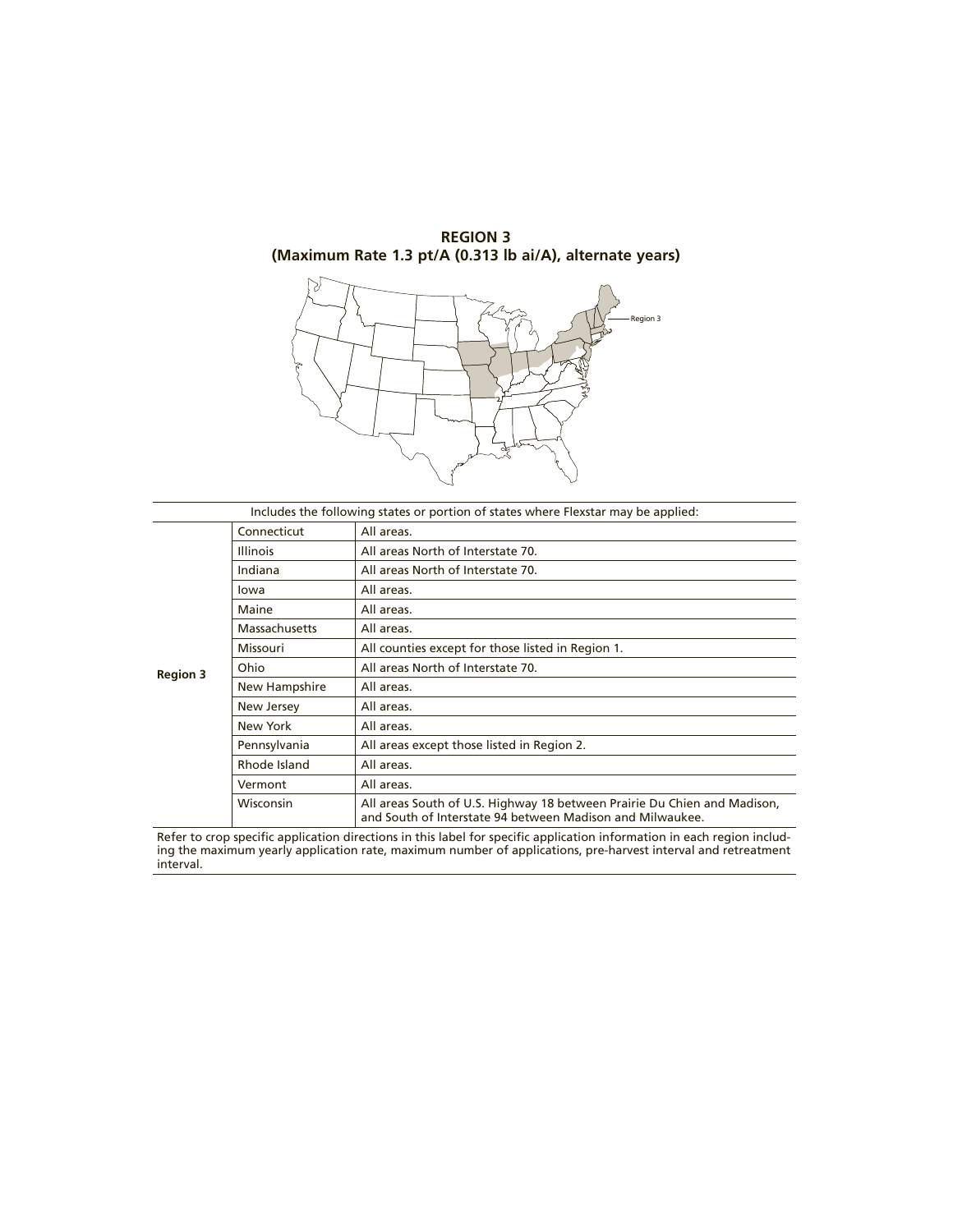## **REGION 4 (Maximum Rate 1 pt/A (0.25 lb ai/A), alternate years)**



| Includes the following states or portion of states where Flexstar may be applied: |              |                                                                                                                                                                                                                                                                                                                                                                                                                                                                                            |
|-----------------------------------------------------------------------------------|--------------|--------------------------------------------------------------------------------------------------------------------------------------------------------------------------------------------------------------------------------------------------------------------------------------------------------------------------------------------------------------------------------------------------------------------------------------------------------------------------------------------|
|                                                                                   | Kansas       | All counties east of or intersected by U.S. Highway 281.                                                                                                                                                                                                                                                                                                                                                                                                                                   |
|                                                                                   | Michigan     | Southern Peninsula.                                                                                                                                                                                                                                                                                                                                                                                                                                                                        |
|                                                                                   | Minnesota    | All areas south of Interstate 94.                                                                                                                                                                                                                                                                                                                                                                                                                                                          |
|                                                                                   | Nebraska     | All counties east of or intersected by U.S. Highway 281.                                                                                                                                                                                                                                                                                                                                                                                                                                   |
|                                                                                   | North Dakota | All areas east of Interstate 29 from Fargo south to the South Dakota state line.                                                                                                                                                                                                                                                                                                                                                                                                           |
| <b>Region 4</b>                                                                   | South Dakota | All areas east of Interstate 29 from the North Dakota state line to Watertown.<br>all areas east of Highway 81 from Watertown to Madison and all areas east and<br>south of State Road 34 and U.S. Highway 281 to the Nebraska state line.                                                                                                                                                                                                                                                 |
|                                                                                   | Wisconsin    | All areas south of Interstate 94 (except those in Region 3) from Minnesota state<br>line to Eau Claire and south of U.S. Highway 29 from Eau Claire to Green Bay<br>plus Barron, Burnett, Chippewa, Clark, Door, Dunn, Eau Claire, Langlade, Lincoln,<br>Kewaunee, Marathon, Marinette, Menominee, Oconto, Polk, Price, Rusk, Sawyer,<br>Shawano, St. Croix, Taylor, and Washburn counties. The following counties are<br>excluded: Adams, Marquette, Portage, Waupaca, Waushara and Wood. |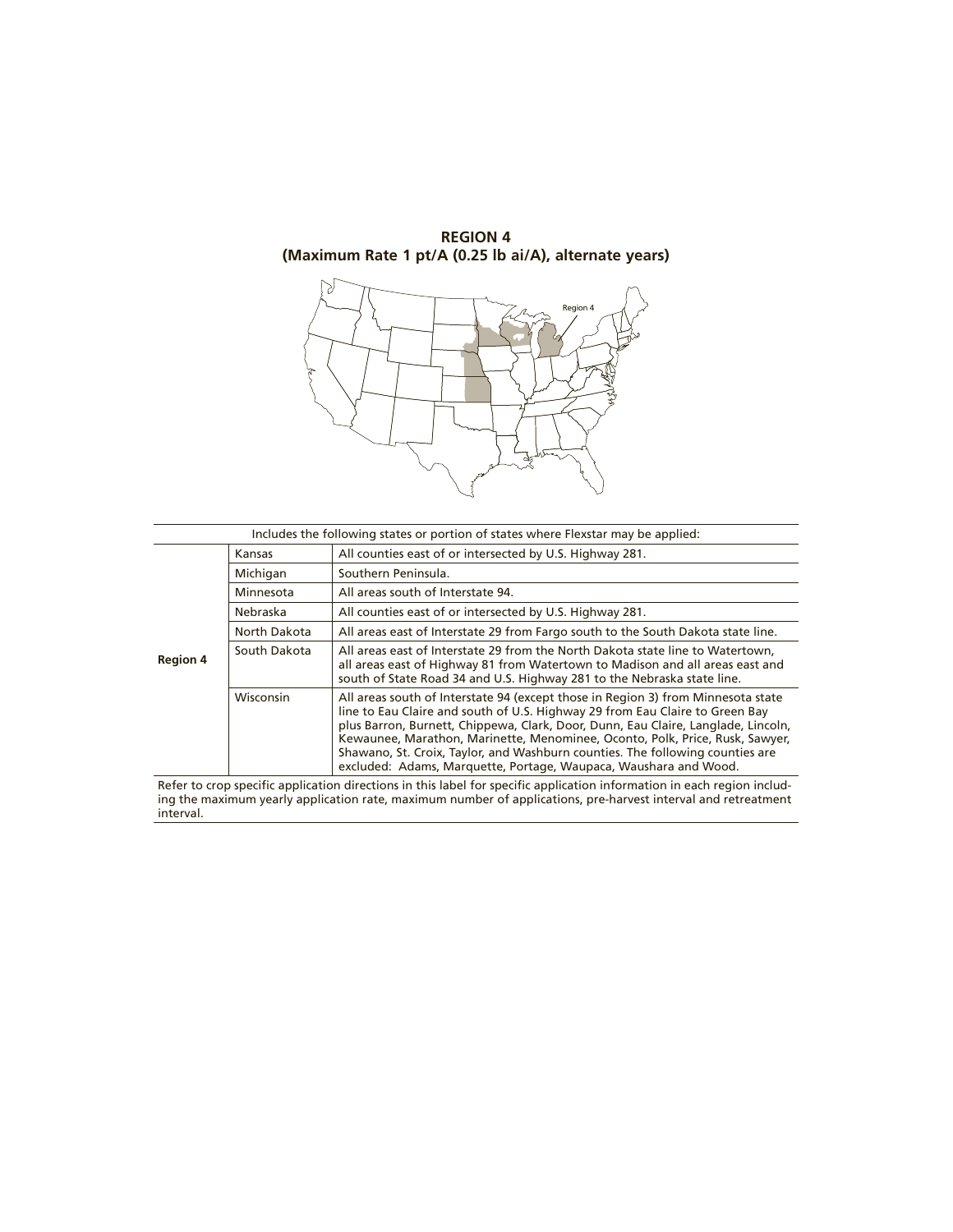

| Includes the following portions of states where Flexstar may be applied:                                                |          |                                                                                |  |
|-------------------------------------------------------------------------------------------------------------------------|----------|--------------------------------------------------------------------------------|--|
| All areas west of U.S. Highway 281 to the Colorado state line.<br>Kansas                                                |          |                                                                                |  |
| <b>Region 4a</b>                                                                                                        | Nebraska | All areas that intersect west of U.S. Highway 281 and east of U.S. Highway 83. |  |
| Refer to crop specific application directions in this label for specific application information in each region includ- |          |                                                                                |  |
| ing the maximum yearly application rate, maximum number of applications, pre-harvest interval and retreatment           |          |                                                                                |  |

interval.

**\*Note: Refer to the Restrictions section for additional requirements that must be followed to use Flexstar in Region 4a.**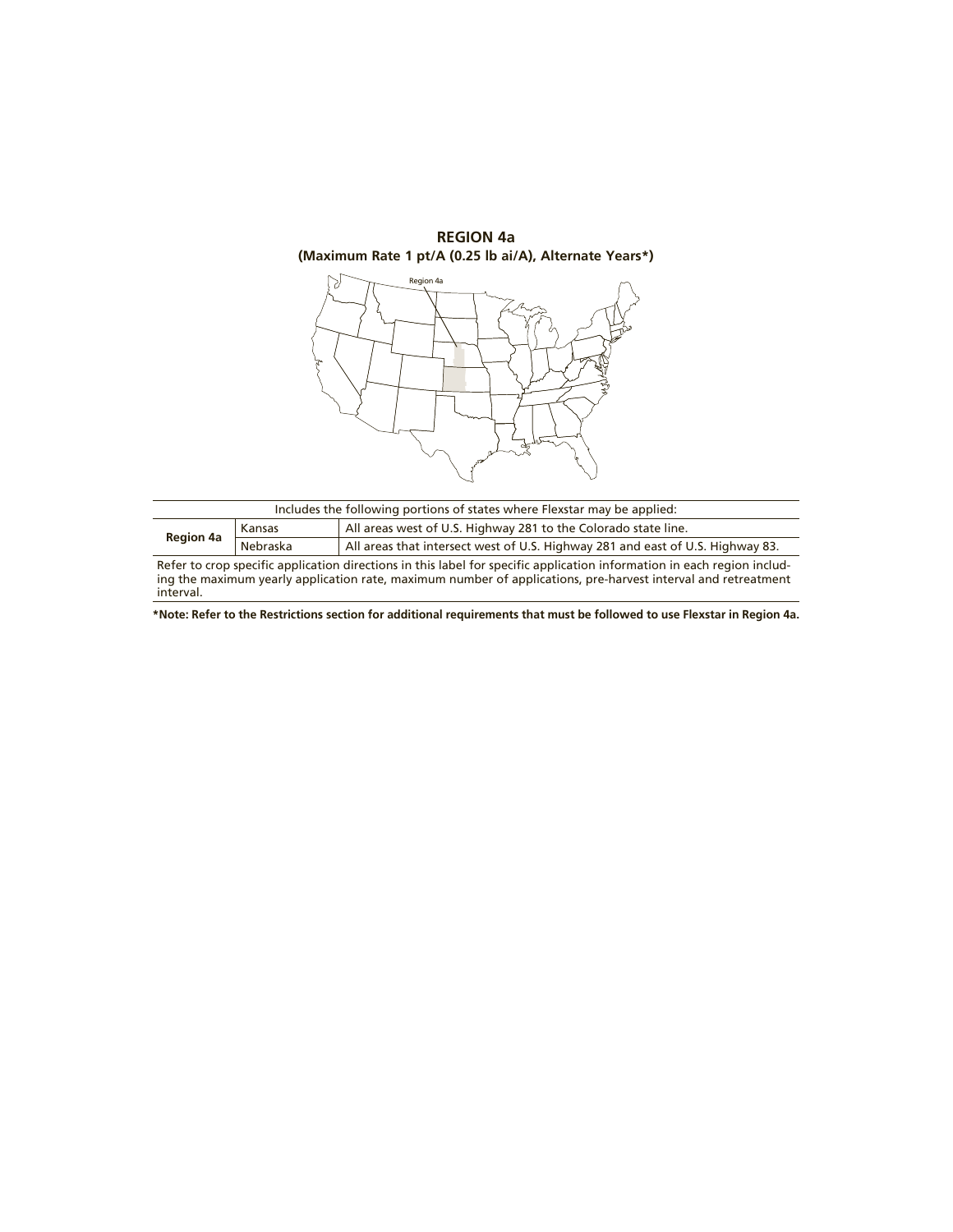**REGION 5 (Maximum Rate 0.75 pt/A (0.1875 lb ai/A), alternate years)**



| Includes the following states or portion of states where Flexstar may be applied: |              |                                                                                                                                                                                   |  |  |
|-----------------------------------------------------------------------------------|--------------|-----------------------------------------------------------------------------------------------------------------------------------------------------------------------------------|--|--|
| <b>Region 5</b>                                                                   | Minnesota    | All areas south of U.S. Highway 2 (except those areas in Region 4), plus Betrami,<br>Clearwater, Lake of the Woods, Kittson, Marshall, Pennington, Polk, Red Lake,<br>and Roseau. |  |  |
|                                                                                   | North Dakota | All areas east of U.S. Highway 281, except those areas in Region 4.                                                                                                               |  |  |
|                                                                                   | South Dakota | All areas east of U.S. Highway 281, except those areas in Region 4.                                                                                                               |  |  |

Refer to crop specific application directions in this label for specific application information in each region including the maximum yearly application rate, maximum number of applications, pre-harvest interval and retreatment interval.

#### **APPLICATION RATES FOR WEED GROWTH STAGES**

|                          | Flexstar Rate (pt/A)<br><b>Maximum Growth Stage Controlled At</b> |                               |                                 |                                |
|--------------------------|-------------------------------------------------------------------|-------------------------------|---------------------------------|--------------------------------|
| Weed                     | $3/4$ pt/A<br># of True Leaves                                    | 1 pt/ $A$<br># of True Leaves | 1.25 $pt/A$<br># of True Leaves | 1.5 $pt/A$<br># of True Leaves |
| Anoda, Spurred           |                                                                   | $2*$                          |                                 |                                |
| <b>Balloonvine</b>       |                                                                   |                               |                                 | 4                              |
| Carpetweed               |                                                                   | 8" Diameter Size              | <b>Unlimited Size</b>           | <b>Unlimited Size</b>          |
| Citron (Wild Watermelon) |                                                                   |                               | 4                               | 4                              |
| Cocklebur, Common        | $\overline{\phantom{a}}$                                          | 4                             | 6                               | 8                              |
| Copperleaf, Hophornbeam  |                                                                   | 4                             | 4                               | 6                              |
| Copperleaf, Virginia     |                                                                   | $\overline{4}$                | $\overline{4}$                  | 6                              |
| Crotalaria, Showy        |                                                                   | 6                             | 6                               | 8                              |
| Croton, Tropic           |                                                                   | 4                             | 4                               | 6                              |
| Cucumber, Volunteer      |                                                                   | 4                             | 6                               | 8                              |
| Eclipta                  |                                                                   | $\overline{2}$                | 4                               | 4                              |
| Groundcherry, Cutleaf    |                                                                   | 4                             | 6                               | 8                              |
| Hemp                     |                                                                   | 4                             | 6                               | 6                              |
| Horsenettle              |                                                                   | $7*$                          | $4*$                            | $4*$                           |
| Jimsonweed               | 4                                                                 | 6                             | 8                               | 8                              |

*continued…*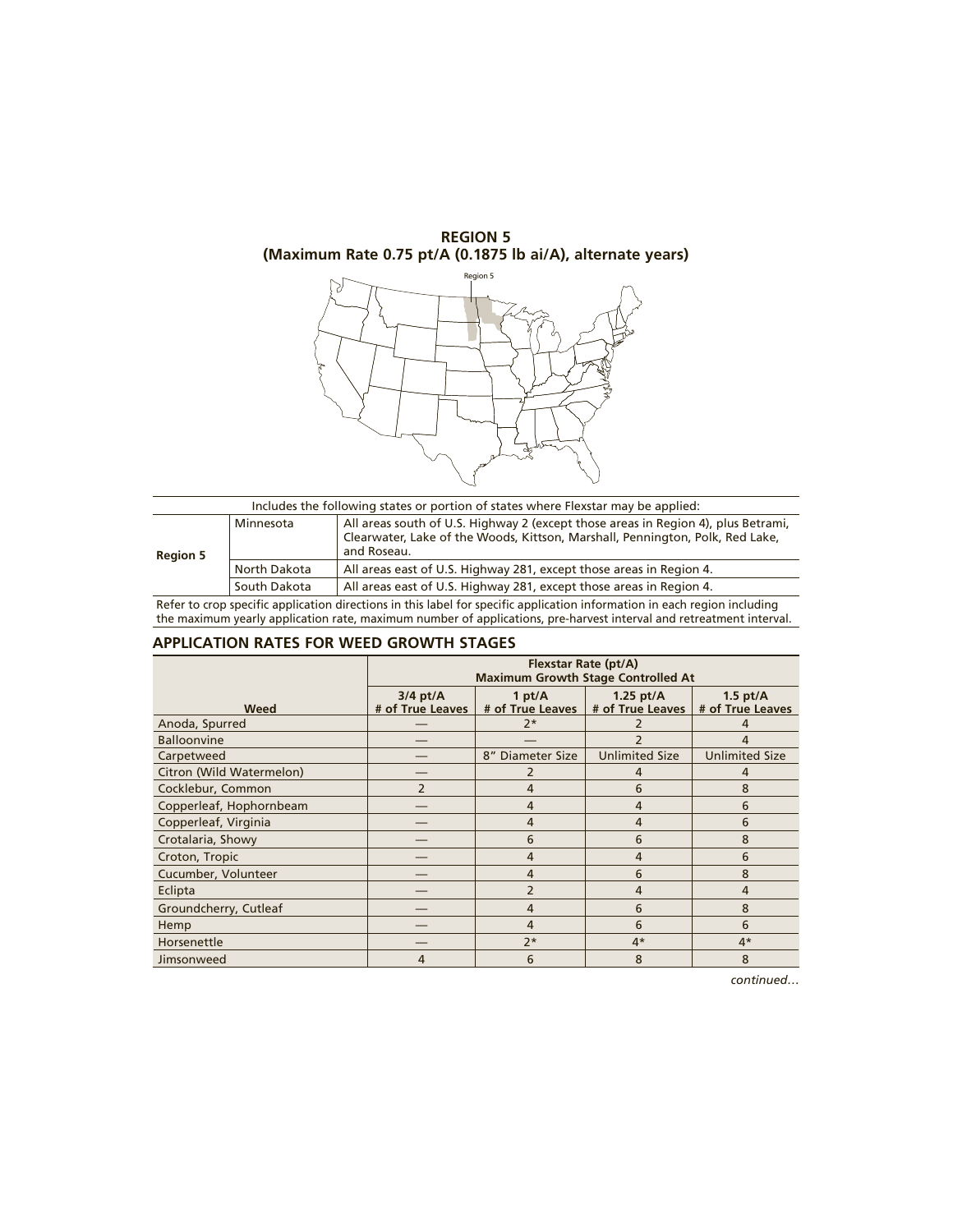| Flexstar Rate (pt/A)<br><b>Maximum Growth Stage Controlled At</b> |                                |                               |                                 |                                |
|-------------------------------------------------------------------|--------------------------------|-------------------------------|---------------------------------|--------------------------------|
| Weed                                                              | $3/4$ pt/A<br># of True Leaves | 1 pt/ $A$<br># of True Leaves | 1.25 $pt/A$<br># of True Leaves | $1.5$ pt/A<br># of True Leaves |
| Ladysthumb                                                        | $2*$                           | $\overline{2}$                | 4                               | 6                              |
| Lambsquarters, Common                                             | $2*$                           | $2*$                          | $2*$                            | $2*$                           |
| Mexicanweed                                                       | --                             | $2*$                          | $\overline{2}$                  | $\overline{4}$                 |
| Morningglory                                                      |                                |                               |                                 |                                |
| Cypressvine                                                       | $\overline{2}$                 | $\overline{4}$                | 6                               | 6                              |
| Entireleaf var.                                                   | $3*$                           | 3                             | 4                               | 5                              |
| Ivyleaf                                                           | $3*$                           | 3                             | 4                               | 5                              |
| Purple Moonflower                                                 | $3*$                           | 3                             | 5                               | 6                              |
| Red (Scarlet)                                                     | $3*$                           | 3                             | 6                               | 6                              |
| Smallflower                                                       | $3*$                           | 3                             | 4                               | 6                              |
| Pitted (Smallwhite)                                               | $4*$                           | $\overline{4}$                | 6                               | 6                              |
| Tall (Common)                                                     | $2*$                           | $\overline{2}$                | 3                               | 5                              |
| Palmleaf (Willowleaf)                                             | $3*$                           | 3                             | 6                               | 6                              |
| Mustard, Wild                                                     | $\overline{4}$                 | 6                             | 8                               | 8                              |
| Nightshade, Black                                                 | $\overline{2}$                 | $\overline{4}$                | 6                               | 6                              |
| Nutsedge, Yellow                                                  | --                             | $\overline{\phantom{a}}$      | $\ast$                          | $\ast$                         |
| Pigweed, spp.                                                     |                                |                               |                                 |                                |
| Amaranth, Palmer                                                  | $\overline{2}$                 | $\overline{4}$                | 6                               | 6                              |
| Amaranth, Spiny                                                   | $\overline{2}$                 | $\overline{2}$                | $\overline{4}$                  | 6                              |
| Redroot                                                           | $\overline{2}$                 | $\overline{4}$                | 6                               | 8                              |
| Smooth                                                            | $\overline{2}$                 | $\overline{4}$                | 6                               | 6                              |
| Waterhemp, Common                                                 | $2*$                           | $\overline{2}$                | 4                               | 6                              |
| Waterhemp, Tall                                                   | $2*$                           | $\overline{2}$                | $\overline{4}$                  | 6                              |
| Poinsettia, Wild                                                  | --                             | $\overline{2}$                | $\overline{a}$                  | 6                              |
| Purslane, Common                                                  | --                             | Multi-Leaf<br>6" Diameter     | Multi-Leaf<br>8" Diameter       | Multi-Leaf<br>8" Diameter      |
| Pusley, Florida                                                   | --                             | $\overline{2}$                | $\overline{2}$                  | 4                              |
| Ragweed, Common                                                   | $4*$                           | $\overline{4}$                | 6                               | 8                              |
| Ragweed, Giant                                                    | $4*$                           | $\overline{4}$                | 6                               | 8                              |
| Redweed                                                           | --                             | --                            | $2*$                            | $3*$                           |
| Sesbania, Hemp                                                    | $\overline{\phantom{a}}$       | 8                             | 12                              | 12                             |
| Sicklepod                                                         | $-$                            | $-$                           | Cotyledon*                      | Cotyledon*                     |

## **APPLICATION RATES FOR WEED GROWTH STAGES** *(continued)*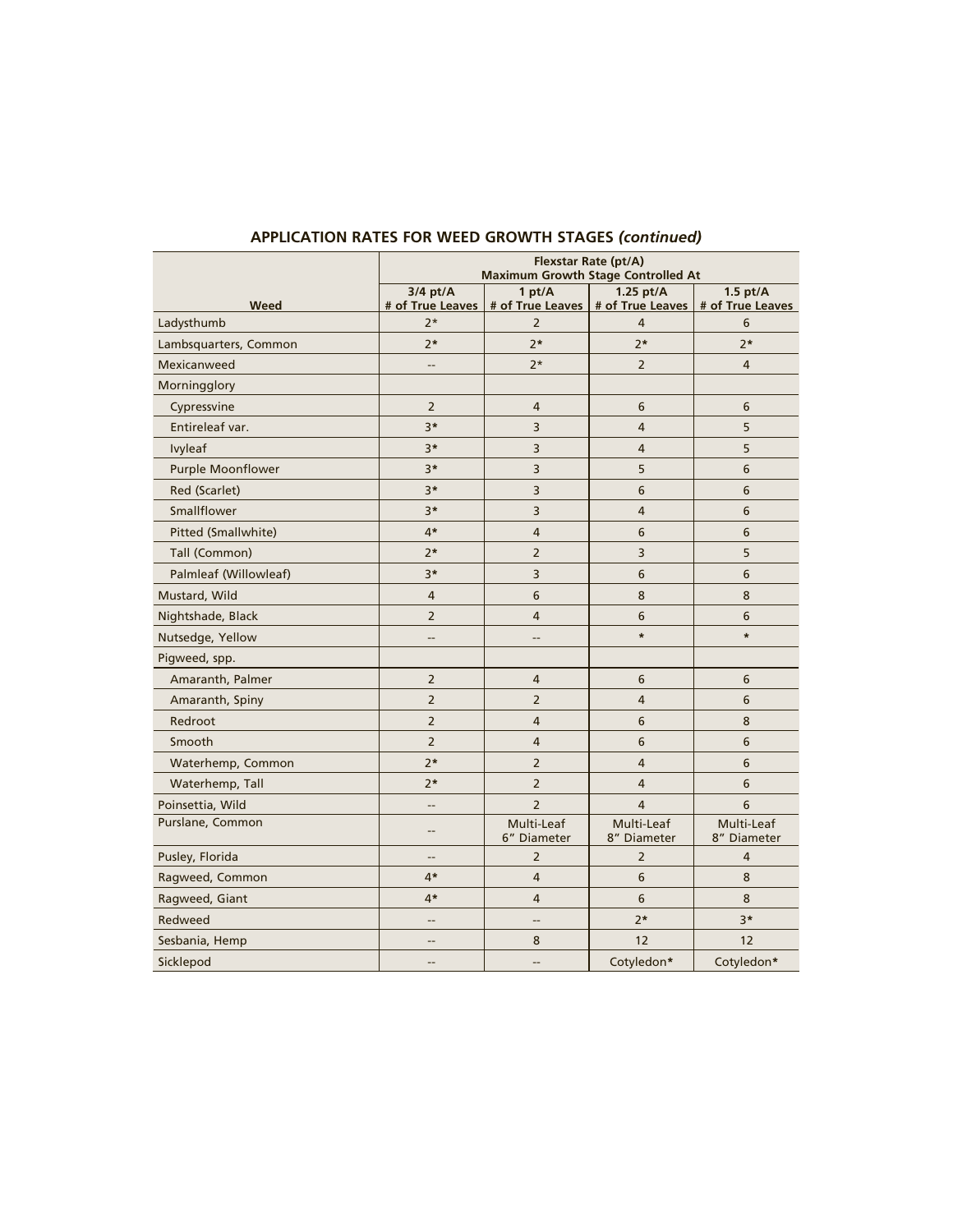|                         | Flexstar Rate (pt/A)<br><b>Maximum Growth Stage Controlled At</b> |                               |                                 |                                |
|-------------------------|-------------------------------------------------------------------|-------------------------------|---------------------------------|--------------------------------|
| Weed                    | $3/4$ pt/A<br># of True Leaves                                    | 1 pt/ $A$<br># of True Leaves | 1.25 $pt/A$<br># of True Leaves | $1.5$ pt/A<br># of True Leaves |
| Sida, Prickly           | --                                                                | $2*$                          |                                 | 4                              |
| Smartweed, Pennsylvania | $4*$                                                              | 4                             | 6                               | 6                              |
| Smellmelon              | --                                                                | $\overline{2}$                | $\overline{2}$                  | 4                              |
| Spurge, Prostrate       | --                                                                | --                            | 1" Diameter*                    | 2" Diameter*                   |
| Spurge, Spotted         | --                                                                | --                            | $2*$                            | $2*$                           |
| Starbur, Bristly        | --                                                                | 4                             | 4                               | 6                              |
| Sunflower, Common       | --                                                                | --                            | $\overline{2}$                  | $\overline{4}$                 |
| Velvetleaf              | --                                                                | $\overline{2}$                | $\overline{4}$                  | $\overline{4}$                 |
| <b>Venice Mallow</b>    | 4                                                                 | 6                             | 6                               | 8                              |
| Witchweed               |                                                                   | Multi-leaf<br>Up to $7''$     | Multi-leaf<br>Up to 10"         | Multi-leaf<br>Up to $10''$     |
| <b>Yellow Rocket</b>    | 4                                                                 | 4                             | 6                               | 8                              |

**\***Suppression Only

## **USE DIRECTIONS FOR ADDITIONAL WEED PROBLEMS**

#### **Suppression of Annual Grasses:**

The grasses listed below may be suppressed by postemergence applications and controlled or suppressed by preemergence applications of Flexstar at 1-1.5 pt/A (0.25 – 0.375 lb ai/A). Consult Use Rate Table for maximum rate in each region. For full-season broad-spectrum annual grass control, Fusilade® DX or Fusion® herbicide needs to be used alone or in tank mix with Flexstar. Consult tank mix section.

Barnyardgrass Broadleaf Signalgrass Crabgrass Foxtail Giant Green Yellow Goosegrass Johnsongrass, Seedling Panicum, Fall Panicum, Texas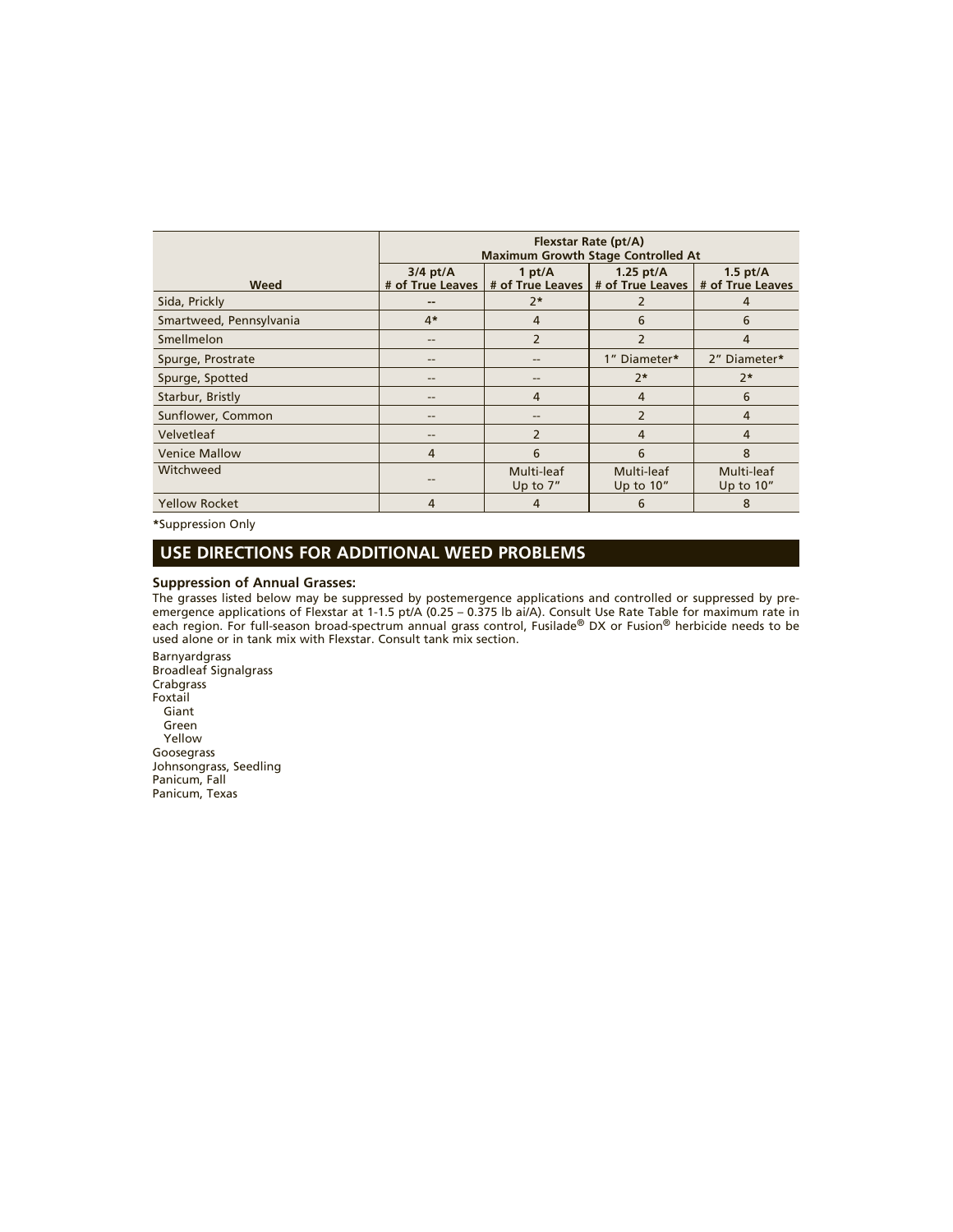#### **Suppression of Perennial Weeds:**

Use of Flexstar at postemergence rates of 1-1.5 pt/A (0.25 – 0.375 lb ai/A) will aid in suppressing the above-ground portions of the weeds listed below until crop canopy can assist in suppression. Perennial weeds continue to regrow from underground rootstocks even if above-ground foliage is temporarily controlled or retarded. Even though Flexstar and crop competition can suppress perennial weeds for a growing season, the rootstocks will continue to live and reestablishment will occur in subsequent years.

Milkweed, Climbing Milkweed, Honeyvine Bindweed, Field Bindweed, Hedge **Trumpetcreeper** 

## **TANK MIX AND SEQUENTIAL APPLICATIONS FOR SOYBEANS**

Flexstar can be used sequentially or in tank mix with one or more of the following products: Assure II®, Basagran®, Butyrac®, Classic®, FirstRate®, Fusilade DX, Fusion, Glyphosate (including Roundup®, Glyphomax™), Gramoxone® brands, Harmony®, Liberty® 280 SL Herbicide, Poast®, Poast Plus®, Pursuit®, Raptor®, Resource®, Scepter®, Select®. Under certain conditions, the mixture of Flexstar with one or more of the above mentioned broadleaf herbicides may cause a reduction in activity of any postemergence grass herbicide in the mixture.

For sequential applications allow 2-3 days after the application of the grass herbicide before applying Flexstar or Flexstar mixtures. Where Flexstar or the Flexstar mixture is applied first, apply the grass herbicide when grass weeds begin to develop new leaves (generally around 7 days).

- Tank mix applications can result in increased crop injury as compared to either product used alone.
- **Restriction:** Do not exceed 1 fl oz of Butyrac per acre in mixture with Flexstar.
- It is the pesticide user's responsibility to ensure that all products are registered for the intended use. Read and follow the applicable restrictions and limitations and directions for use on all product labels involved in tank mixing. Users must follow the most restrictive directions for use and precautionary statements of each product in the tank mixture.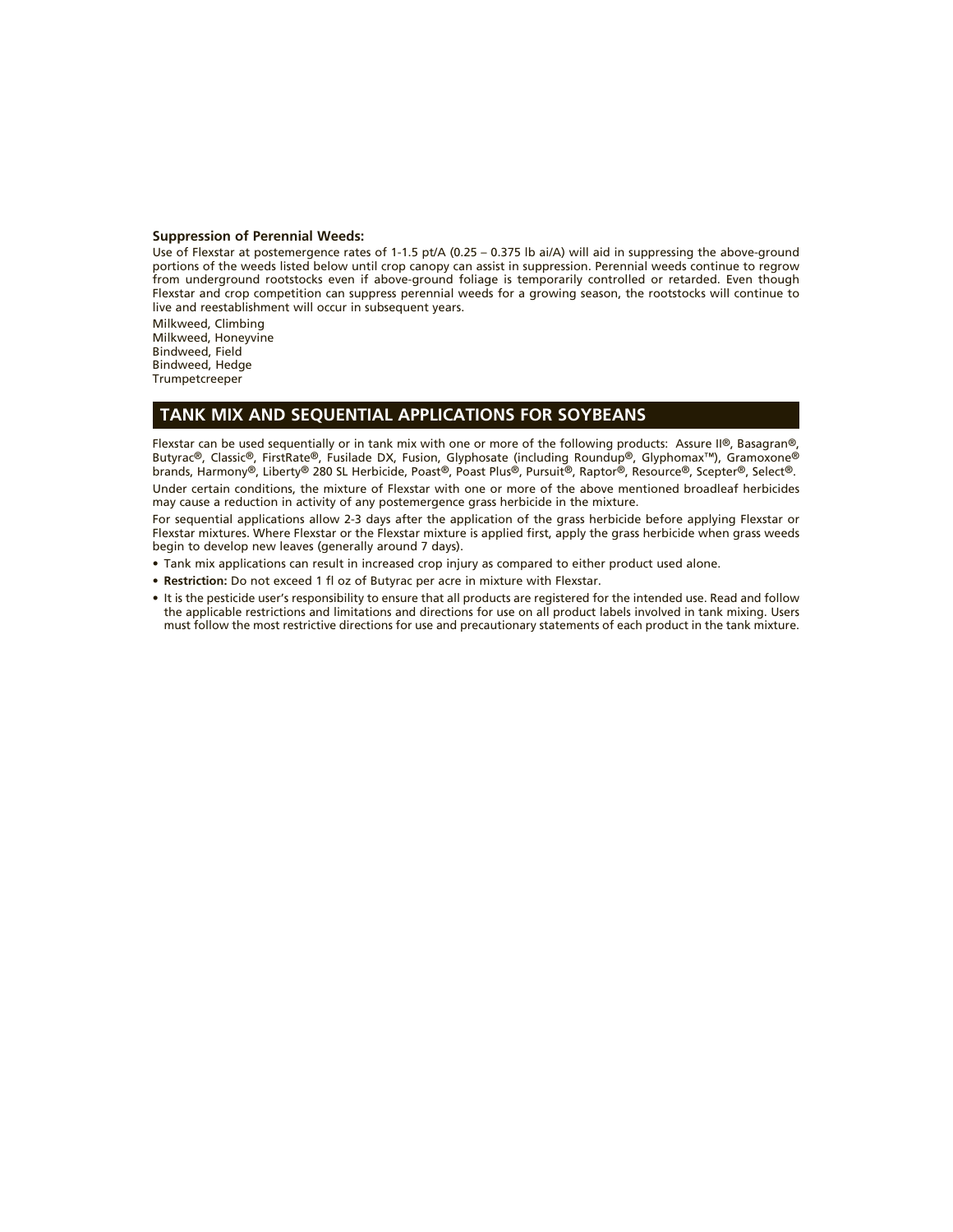## **APPENDIX**

Scientific names are listed for those weeds referred to in the Flexstar label.

| <b>COMMON NAME</b>           | <b>SCIENTIFIC NAME</b>    |
|------------------------------|---------------------------|
| Amaranth, Palmer             | Amaranthus palmeri        |
| Amaranth, Spiny              | Amaranthus spinosus       |
| Anoda, Spurred               | Anoda cristata            |
| <b>Balloonvine</b>           | Cardiospermum halicacabum |
| Barnyardgrass                | Echinochloa crus-galli    |
| <b>Bindweed, Field</b>       | Convolvulus arvensis      |
| <b>Bindweed, Hedge</b>       | Calystegia sepium         |
| <b>Broadleaf Signalgrass</b> | Brachiaria platyphylla    |
| Carpetweed                   | Mollugo verticillata      |
| Citron (Wild Watermelon)     | Citrullus vulgaris        |
| Cocklebur, Common            | Xanthium strumarium       |
| Copperleaf, Hophornbeam      | Acalypha ostryifolia      |
| Copperleaf, Virginia         | Acalypha virginica        |
| Crabgrass                    | Digitaria spp.            |
| Crotalaria, Showy            | Crotalaria spectabilis    |
| Croton, Tropic               | Croton glandulosus        |
| Cucumber, Volunteer          | Cucumis sativas           |
| Eclipta                      | Eclipta prostrata         |
| Foxtail, Giant               | Setaria faberi            |
| Foxtail, Green               | Setaria viridis           |
| Foxtail, Yellow              | Setaria pumila            |
| Goosegrass                   | Eleusine indica           |
| Groundcherry, Cutleaf        | Physalis angulata         |
| Hemp                         | Cannabis sativa           |
| Horsenettle                  | Solanum carolinense       |
| Jimsonweed                   | Datura stramonium         |
| Johnsongrass, Seedling       | Sorghum halepense         |
| Ladysthumb                   | Polygonum persicaria      |
| Lambsquarters, Common        | Chenopodium album         |
| Mexicanweed                  | Caperonia castaniifolia   |
| Milkweed, Climbing           | Sarcostemma cyanchoides   |
| Milkweed, Honeyvine          | Ampelamus albidus         |

*continued…*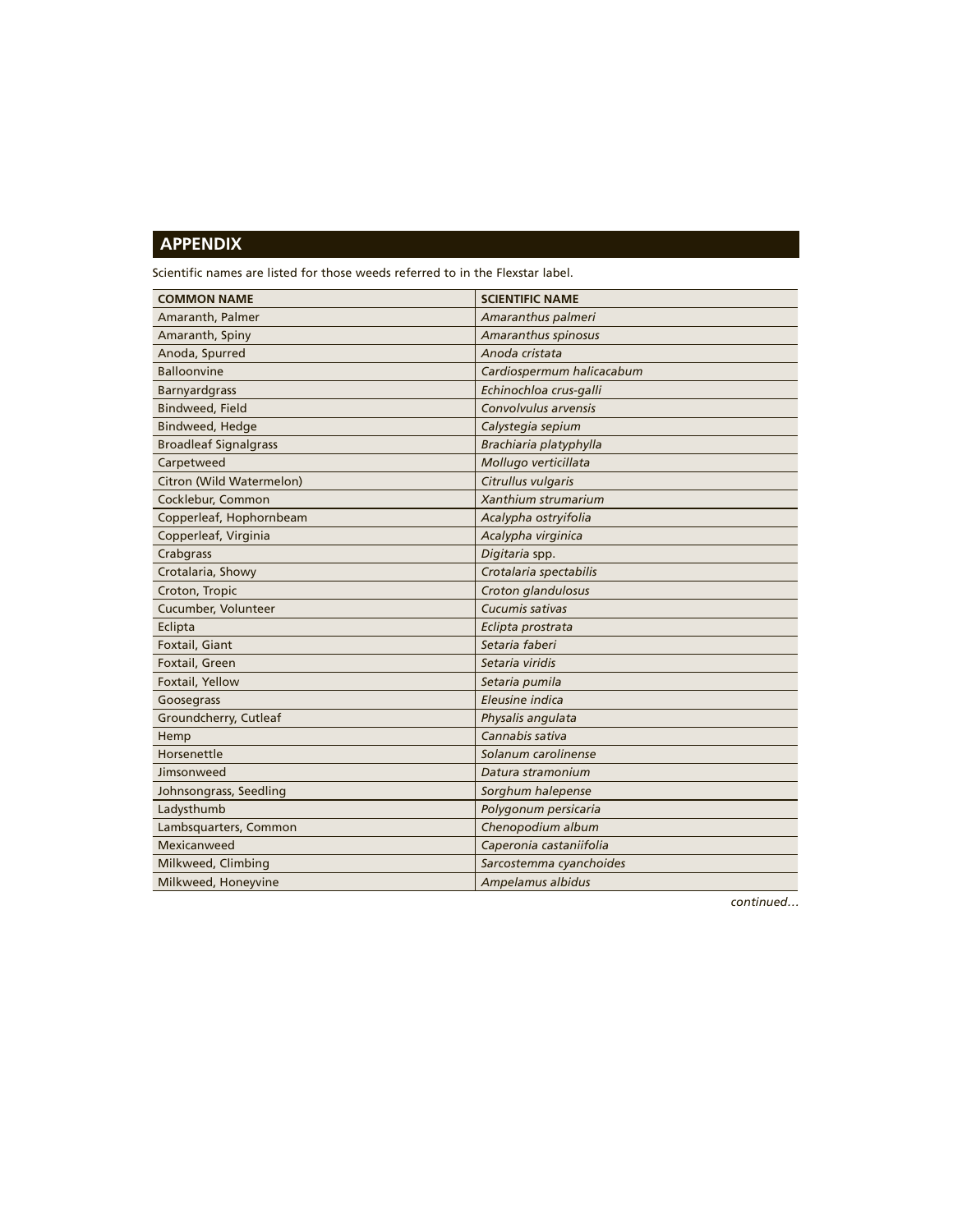## **APPENDIX** *(continued)*

| <b>COMMON NAME</b>        | <b>SCIENTIFIC NAME</b>               |
|---------------------------|--------------------------------------|
| Morningglory, Cypressvine | Ipomoea quamoclit                    |
| Entireleaf                | Ipomoea hederacea var. integriuscula |
| Ivyleaf                   | Ipomoea hederacea var. hederacea     |
| <b>Purple Moonflower</b>  | Ipomoea turbinata                    |
| Red (Scarlet)             | Ipomoea coccinea                     |
| Smallflower               | Jacquemontia tamnifolia              |
| Pitted (Small White)      | Ipomoea lacunosa                     |
| Tall (Common)             | Ipomoea purpurea                     |
| Palmleaf (Willowleaf)     | Ipomoea wrightii                     |
| Mustard, Wild             | Brassica kaber                       |
| Nightshade, Black         | Solanum nigrum                       |
| Nutsedge, Yellow          | Cyperus esculentus                   |
| Panicum, Fall             | Panicum dichotomiflorum              |
| Panicum, Texas            | Panicum texanum                      |
| Pigweed, Redroot          | <b>Amaranthus retroflexus</b>        |
| Pigweed, Smooth           | Amaranthus hybridus                  |
| Poinsettia, Wild          | Euphorbia heterophylla               |
| Purslane, Common          | Portulaca oleracea                   |
| Pusley, Florida           | Richardia scabra                     |
| Ragweed, Common           | Ambrosia artemisiifolia              |
| Ragweed, Giant            | Ambrosia trifida                     |
| Redweed                   | Melochia corchorifolia               |
| Sesbania, Hemp            | Sesbania exaltata                    |
| Sicklepod                 | Cassia obtusifolia                   |
| Sida, Prickly             | Sida spinosa                         |
| Smartweed, Pennsylvania   | Polygonum pensylvanicum              |
| Smellmelon                | Cucumis melo                         |
| Spurge, Prostrate         | Euphorbia humistrata                 |
| Spurge, Spotted           | Euphorbia maculata                   |
| Starbur, Bristly          | Acanthospermum hispidum              |
| Sunflower, Common         | <b>Helianthus annuus</b>             |
| Trumpetcreeper            | Campsis redicans                     |
| Velvetleaf                | Abutilon theophrasti                 |
| <b>Venice Mallow</b>      | <b>Hibiscus trionum</b>              |
| Waterhemp, Common         | Amaranthus rudis                     |
| Waterhemp, Tall           | Amaranthus tuberculatos              |
| Witchweed                 | Striga asiatica                      |
| <b>Yellow Rocket</b>      | Barbarea vulgaris                    |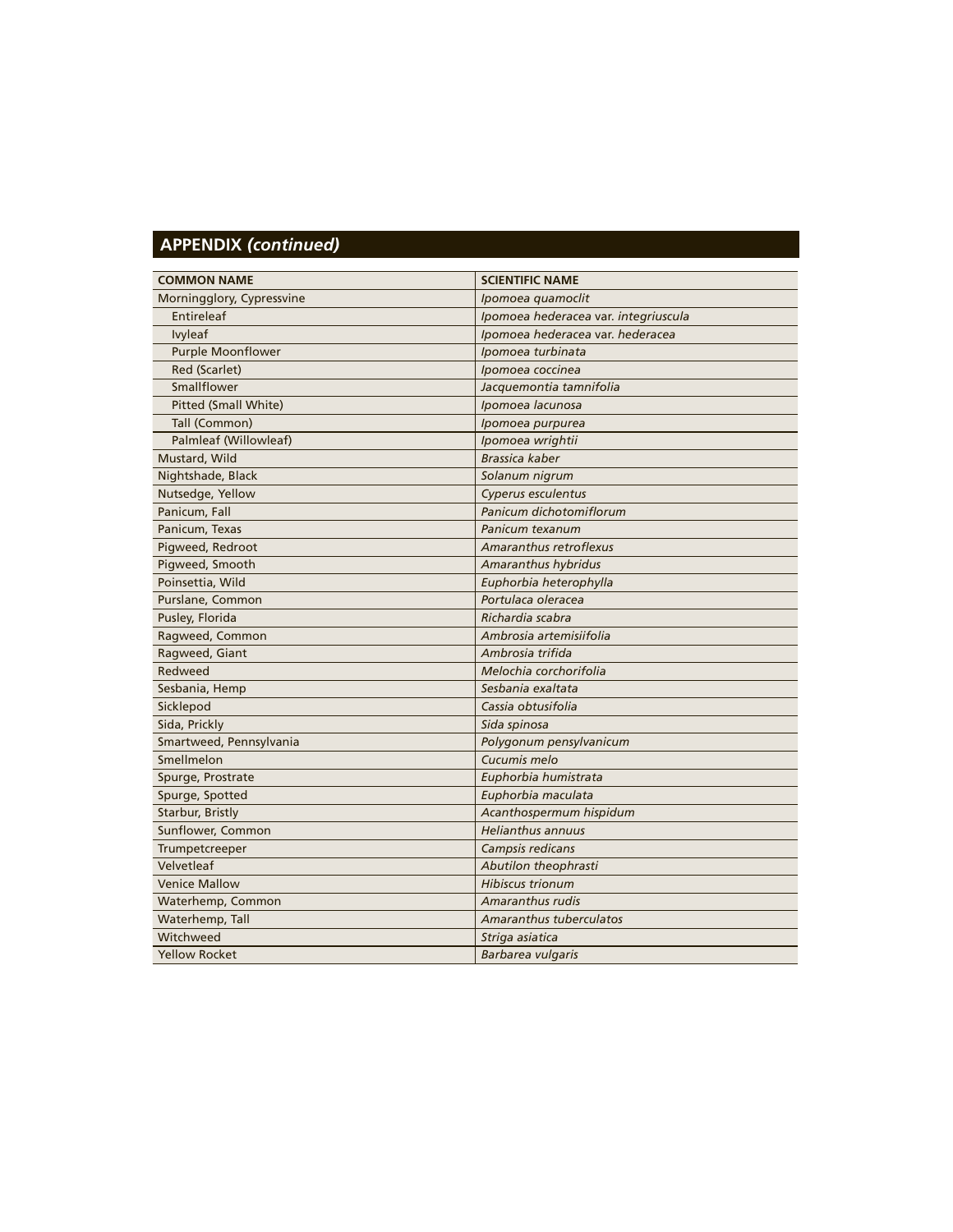## **STORAGE AND DISPOSAL**

Do not contaminate water, food, or feed by storage or disposal.

#### **Pesticide Storage**

Store above 32°F in original containers only. If product solidifies, return to room temperature and agitate to reconstitute. Keep container closed when not in use. Do not store near food or feed. In case of spill or leak on floor or paved surfaces, soak up with sand, earth or synthetic absorbent. Remove to chemical waste area.

#### **Pesticide Disposal**

Pesticide wastes are toxic. Improper disposal of excess pesticide, spray mixture or rinsate is a violation of Federal Law. If these wastes cannot be disposed of by use according to label instructions, contact your State Pesticide or Environmental Control Agency, or the Hazardous Waste Representative at the nearest EPA Regional Office for guidance.

#### **Container Handling [less than or equal to 5 gallons]**

**Non-refillable container.** Do not reuse or refill this container. Triple rinse container (or equivalent) promptly after emptying. Triple rinse as follows: Empty the remaining contents into application equipment or mix tank and drain for 10 seconds after the flow begins to drip. Fill the container 1/4 full with water and recap. Shake for 10 seconds. Pour rinsate into application equipment or mix tank or store rinsate for later use or disposal. Drain for 10 seconds after the flow begins to drip. Repeat this procedure two more times. Then offer for recycling if available or puncture and dispose of in a sanitary landfill, or by incineration, or by other procedures approved by state and local authorities.

#### **Container Handling [greater than 5 gallons]**

**Non-refillable container.** Do not reuse or refill this container. Triple rinse container (or equivalent) promptly after emptying. Triple rinse as follows: Empty the remaining contents into application equipment or a mix tank. Fill the container 1/4 full with water. Replace and tighten closures. Tip container on its side and roll it back and forth, ensuring at least one complete revolution, for 30 seconds. Stand the container on its end and tip it back and forth several times. Turn the container over onto its other end and tip it back and forth several times. Empty the rinsate into application equipment or a mix tank or store rinsate for later use or disposal. Repeat this procedure two more times. Then offer for recycling if available or puncture and dispose of in a sanitary landfill, or by incineration, or by other procedures approved by state and local authorities.

#### **Container Handling [greater than 5 gallons]**

**Refillable container.** Refill this container with pesticide only. Do not reuse this container for any other purpose. Cleaning the container before final disposal is the responsibility of the person disposing of the container. Cleaning before refilling is the responsibility of the person refilling. To clean container before final disposal, empty the remaining contents from this container into application equipment or mix tank. Fill the container about 10 percent full with water. Agitate vigorously or recirculate water with the pump for 2 minutes. Pour or pump rinsate into application equipment or rinsate collection system. Repeat this rinsing procedure two more times. Then offer for recycling if available or puncture and dispose of in a sanitary landfill, or by incineration, or by other procedures approved by state and local authorities.

**CONTAINER IS NOT SAFE FOR FOOD, FEED OR DRINKING WATER.**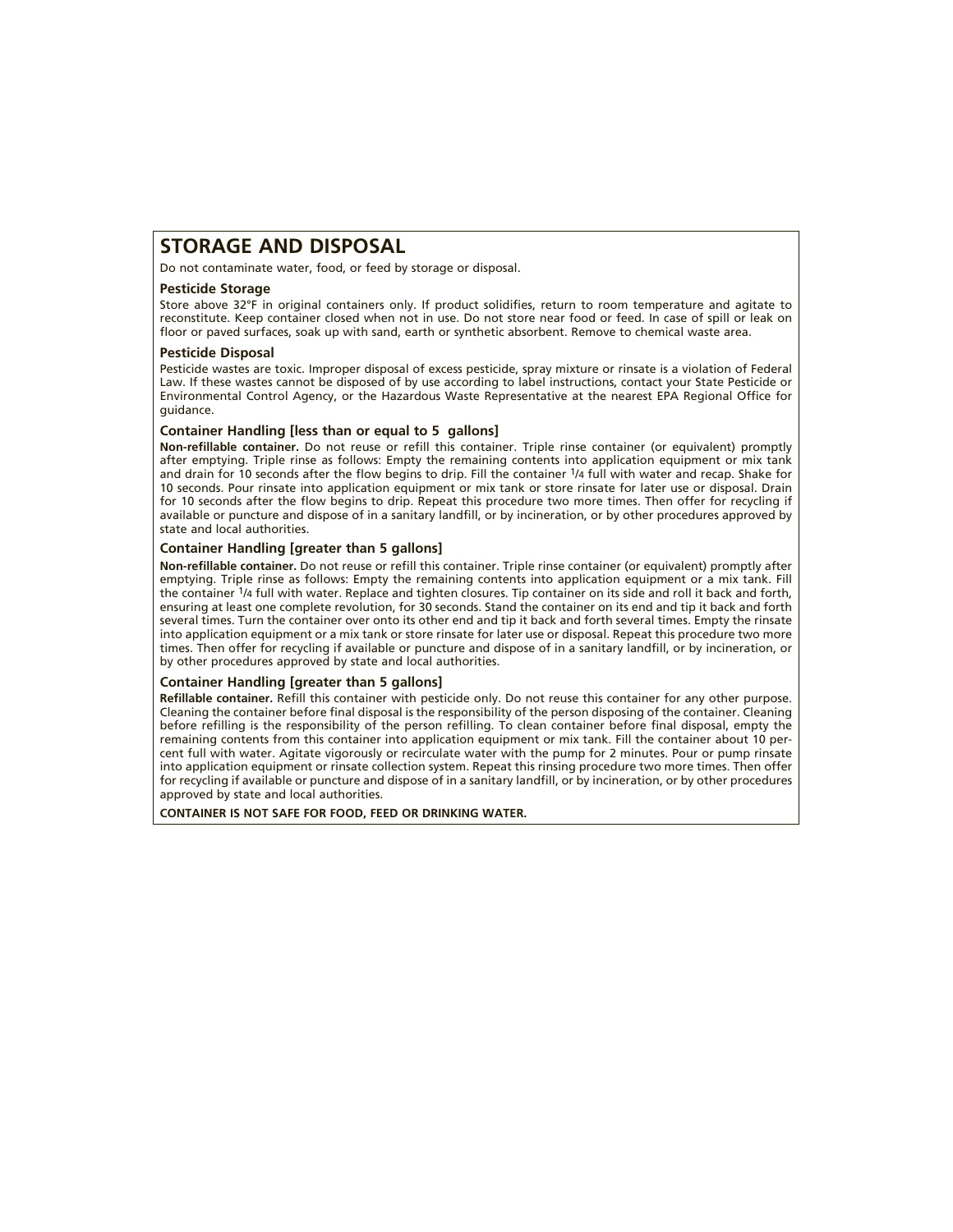#### **CONDITIONS OF SALE AND LIMITATION OF WARRANTY AND LIABILITY**

**NOTICE:** Read the entire Directions for Use and Conditions of Sale and Limitation of Warranty and Liability before buying or using this product. If the terms are not acceptable, return the product at once, unopened, and the purchase price will be refunded.

The Directions for Use of this product must be followed carefully. It is impossible to eliminate all risks inherently associated with the use of this product. Crop injury, ineffectiveness or other unintended consequences may result because of such factors as manner of use or application, weather or crop conditions, presence of other materials or other influencing factors in the use of the product, which are beyond the control of SYNGENTA CROP PROTECTION, LLC or Seller. To the extent permitted by applicable law, Buyer and User agree to hold SYNGENTA and Seller harmless for any claims relating to such factors.

SYNGENTA warrants that this product conforms to the chemical description on the label and is reasonably fit for the purposes stated in the Directions for Use, subject to the inherent risks referred to above, when used in accordance with directions under normal use conditions. To the extent permitted by applicable law: (1) this warranty does not extend to the use of the product contrary to label instructions, or under conditions not reasonably foreseeable to or beyond the control of Seller or SYNGENTA, and (2) Buyer and User assume the risk of any such use. TO THE EXTENT PERMITTED BY APPLICABLE LAW, SYNGENTA MAKES NO WARRANTIES OF MERCHANTABILITY OR OF FITNESS FOR A PARTICULAR PURPOSE NOR ANY OTHER EXPRESS OR IMPLIED WARRANTY EXCEPT AS WARRANTED BY THIS LABEL.

To the extent permitted by applicable law, in no event shall SYNGENTA be liable for any incidental, consequential or special damages resulting from the use or handling of this product. **TO THE EXTENT PERMITTED BY APPLICABLE LAW, THE EXCLUSIVE REMEDY OF THE USER OR BUYER, AND THE EXCLUSIVE LIABILITY OF SYNGENTA AND SELLER FOR ANY AND ALL CLAIMS, LOSSES, INJURIES OR DAMAGES (INCLUDING CLAIMS BASED ON BREACH OF WARRANTY, CONTRACT, NEGLIGENCE, TORT, STRICT LIABILITY OR OTHERWISE) RESULTING FROM THE USE OR HANDLING OF THIS PRODUCT, SHALL BE THE RETURN OF THE PURCHASE PRICE OF THE PRODUCT OR, AT THE ELECTION OF SYNGENTA OR SELLER, THE REPLACEMENT OF THE PRODUCT.**

SYNGENTA and Seller offer this product, and Buyer and User accept it, subject to the foregoing Conditions of Sale and Limitation of Warranty and Liability, which may not be modified except by written agreement signed by a duly authorized representative of SYNGENTA.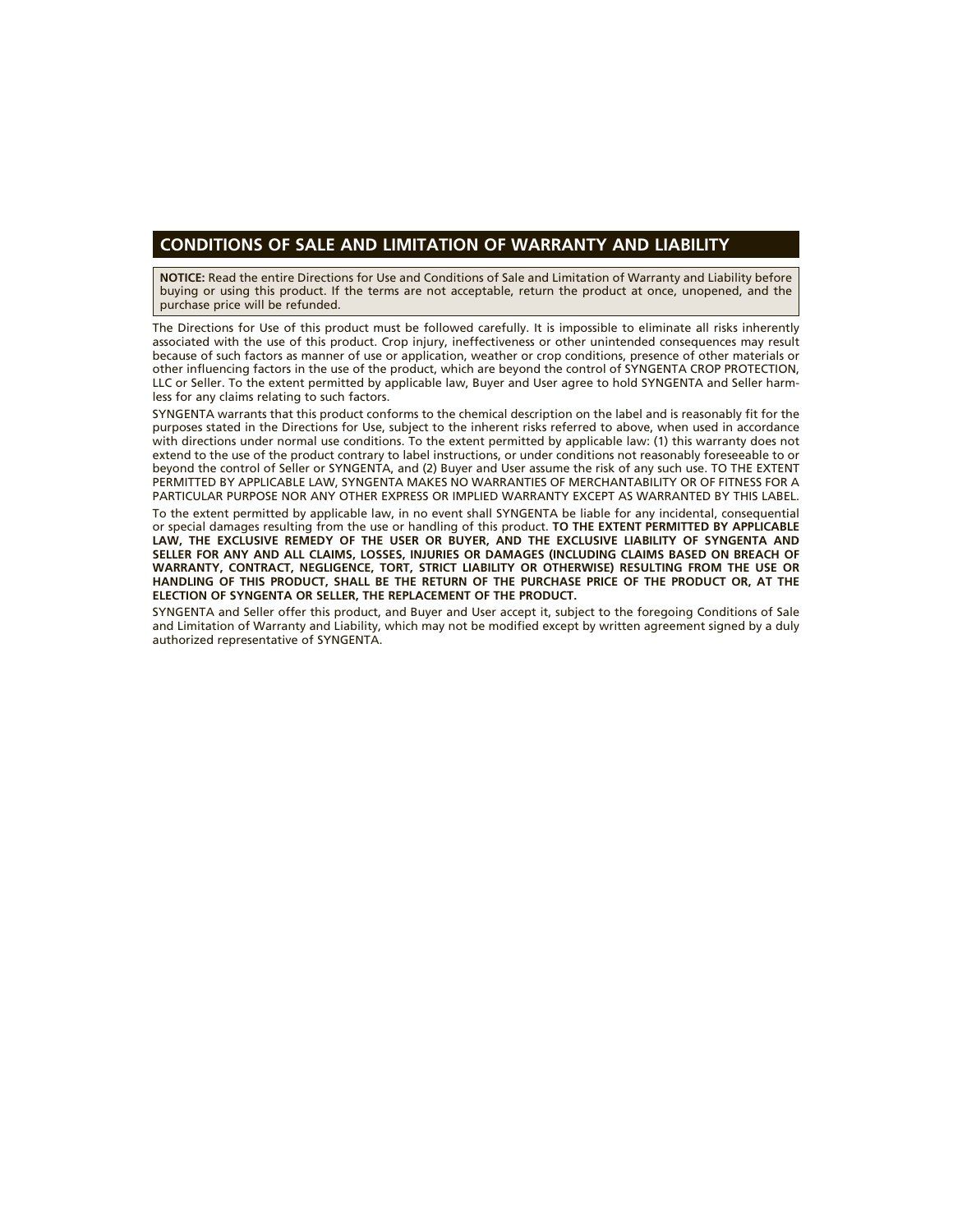$\mathcal{L}$ Flexstar®, Fusilade®, Fusion®, Gramoxone®, the ALLIANCE FRAME the SYNGENTA Logo and the PURPOSE ICON are Trademarks of a Syngenta Group Company Basagran®, Poast®, Poast Plus®, Pursuit®, Raptor®, and Scepter® trademarks of BASF Ag Products Assure II®, Classic®, Harmony® and Viton® trademarks of E.I. DuPont de Nemours & Co., Inc. Select® and Resource® trademarks of Valent Chemical Co. Butyrac® trademark of Albaugh Inc. Roundup® trademark of Monsanto Company FirstRate® and Glyphomax™ trademark of Dow Agro Sciences Liberty® is a trademark of Bayer CropScience

©2019 Syngenta

For non-emergency (e.g., current product information), call Syngenta Crop Protection at 1-800-334-9481

Manufactured for: Syngenta Crop Protection, LLC P.O. Box 18300 Greensboro, North Carolina 27419-8300

**SCP 1101A-L1H 1218 4103754**